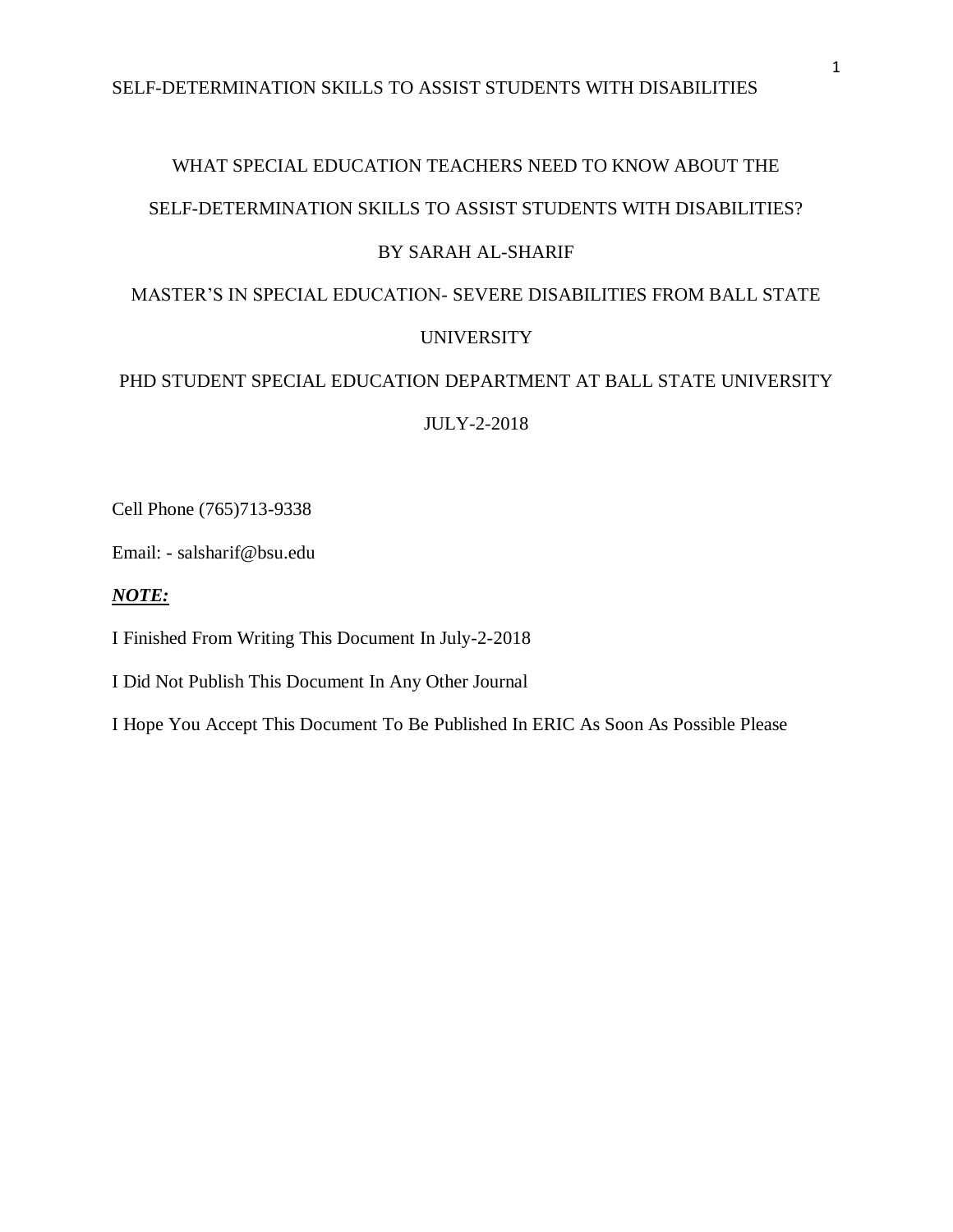# SELF-DETERMINATION SKILLS TO ASSIST STUDENTS WITH DISABILITIES WHAT SPECIAL EDUCATION TEACHERS NEED TO KNOW ABOUT THE SELF-DETERMINATION SKILLS TO ASSIST STUDENTS WITH DISABILITIES? **ABSTRACT**

"Self-Determination" concept is based on the simple assumption that human beings ought to be in a position to intrinsically influence their life outcomes. The concept as well avails people with the right to control positive life outcomes by managing the Decisions and Choices they make. Typically, the concept revolves around the approach of positive achievements through good Decisions and Choices. It is as well defined as a skill based on knowledge and belief aimed at enhancing a quality of life achievements, success, and goals actualization. "Self-Determination" has been established a practical life skill vital to all age groups irrespective of physical, mental, or social status. Self-Determination works a single system with various subelements influencing its overall contribution towards goal achievement. The approach's subsystem alignment acts and contributes unitary towards achieving desirable outcome depending on the expectations of the involved parties. "Self-Determination" is significantly important to all people, irrespective of age, profession, or status However, its importance among children with disabilities tends to have more impact as compared to other social groups. In This Paper I Will Discussed The Seven Components Of "Self – Determination", And The Importance Of These Components For Students With Disabilities.

*Keywords: -* Self – Determination, Decisions Making, Choices Making, Goal Setting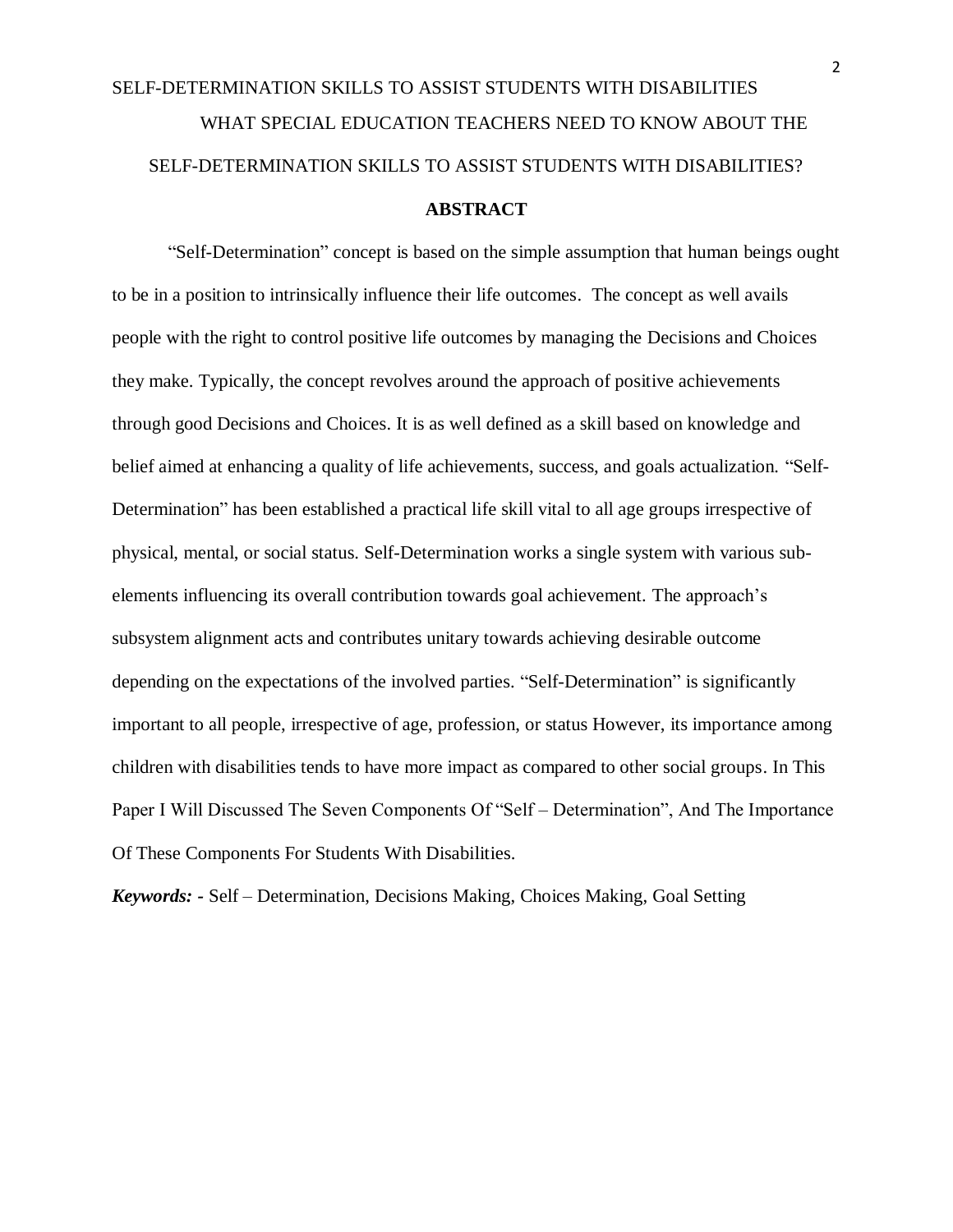#### **The Concept of Self-Determination**

"Self-Determination" is based on seven keys. The skill is defined by an individual's ability to Select A Choice from two (Ghobary, 2007). The concept is critical in outlining ruling between known options. Diversities in life may not only pose two options hence the need for decision-making skills. Decision skills allow an individual to select an option from more than two. The ability aids in outlining a Single Choice from various known options. It is a critical skill in enhancing positive living and goals actualization. Additionally, Decision Making is also an inclusive approach in "Self-Determination ". It is crucial skill it involves the use of logic, from unknown to known. Decision making is primary in "Self-Determination" since it lays the basis of what an individual or a group intends to achieve. Decision making takes a procedural approach in deriving knows from unknowns. "Self-Determination" Entails Goals Setting and Attainment. The goals set represent the desirable state of affair in which individuals and groups focus on achieving over a specific duration. Goals act as a roadmap ant their achievement represents desirable state or success (Cho, Wehmeyer & Kingston, 2013). "Self-Regulation" also forms an integral element of the "Self-Determination" concepts. The skill allows an individual to observe, regulate and reinforce adopted efforts in achieving pre-established objectives. It is vital in enhancing intrinsic motivators to success and dedication to achieving desirable outcomes. "Self-Advocacy" as well plays a significant role in improving the outcomes associated with "Self-Determination". It enhances one's ability to speak and protect the cause of person. Internal locus as well increases one's control of his/her actions. The skill works in hand with "Self-Efficacy" and efficacy expectations. Finally, "Self-Awareness and Self-Knowledge" crown elements of "Self-Determination". It aims at having the desirable know-how needed to attain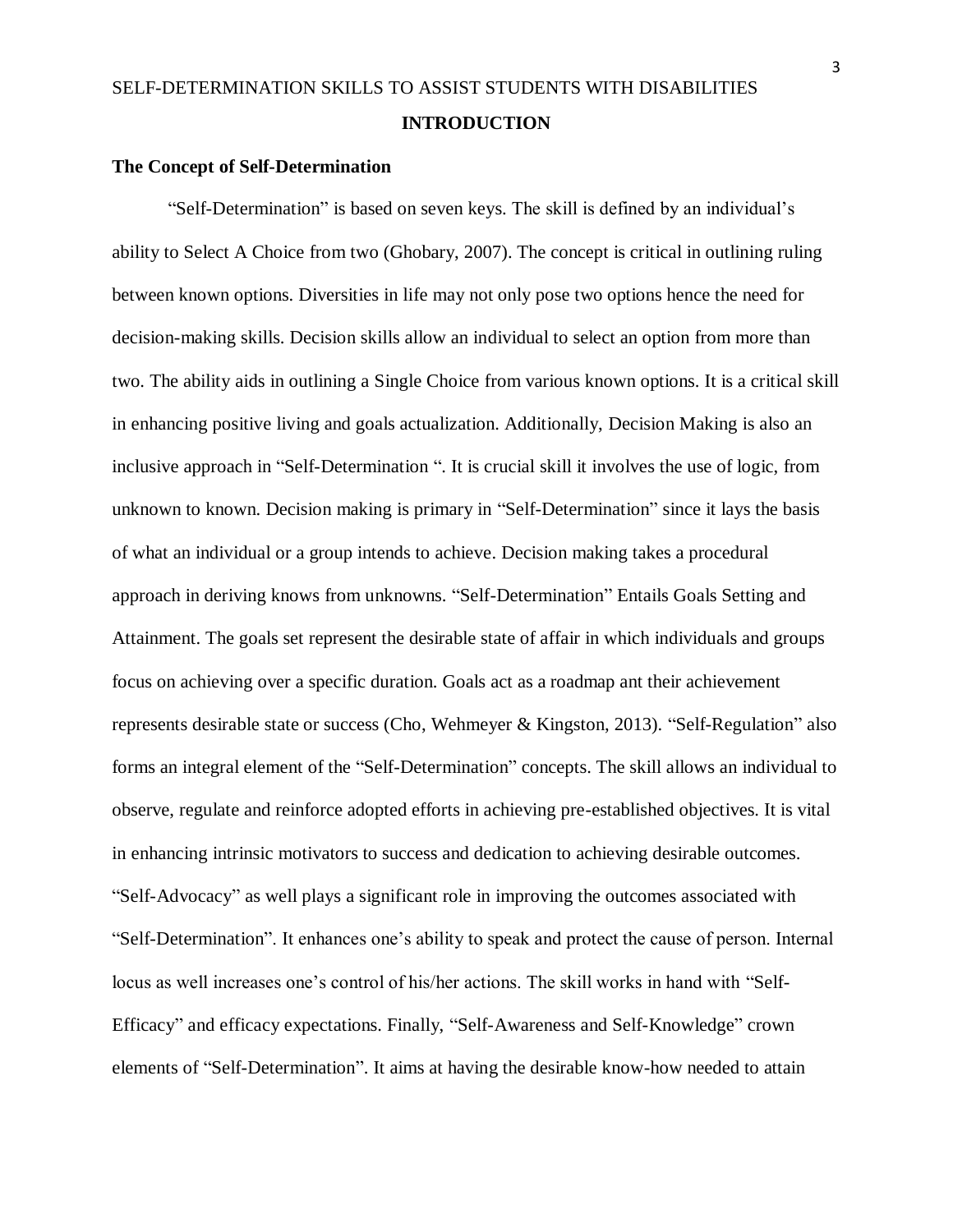SELF-DETERMINATION SKILLS TO ASSIST STUDENTS WITH DISABILITIES own set goals. It is founded on establishing a framework of weaknesses and strengths and organizing them to enhance overall goals actualization.

#### **Self-Determination Importance to Students with Disabilities**

Children with disabilities tend to receive a rejection or even experience Self-Denial. Various disabilities challenging students include developmental disorders (such as autism) and physical incapability. Such disabilities expose students to poor academic performance and limit their participation in co-curriculum activities. Collectively, they tend to have low Self-Esteem, continued poor performance and ended up not achieving their goals or meeting desirable expectations. Such experiences may result in advanced adverse effects such as Self-Denial, school dropping, and low Self-Esteem. However, acquisition of "Self-Determination" skills is vital in enhancing their ego, thinking, performance and objectives actualization. "Self-Determination" is essential in instilling students with disabilities with problem solving and decision-making skills (Cho, Wehmeyer & Kingston, 2013). Such technical expertise aids them take control of their fate. It enables them actively to defend their propositions irrespective of their social or physical status. "Self-Determination" equips them with full awareness of their rights, their disability and hence aids in orienting and organizing their efforts to meet expected goals/performance.

Again, "Self-Determination" is vital in increasing their Self-Esteem. It provides them with full knowledge and a framework on how to behave, organize and plan for their success regardless of their challenging state. Studies have found that students with high "Self-Determination" register higher performance and association with others as opposed to those without. Collectively, "Self-Determination" is critical for social and academic advancement among children with disabilities. The degree to which they acquire "Self-Determination"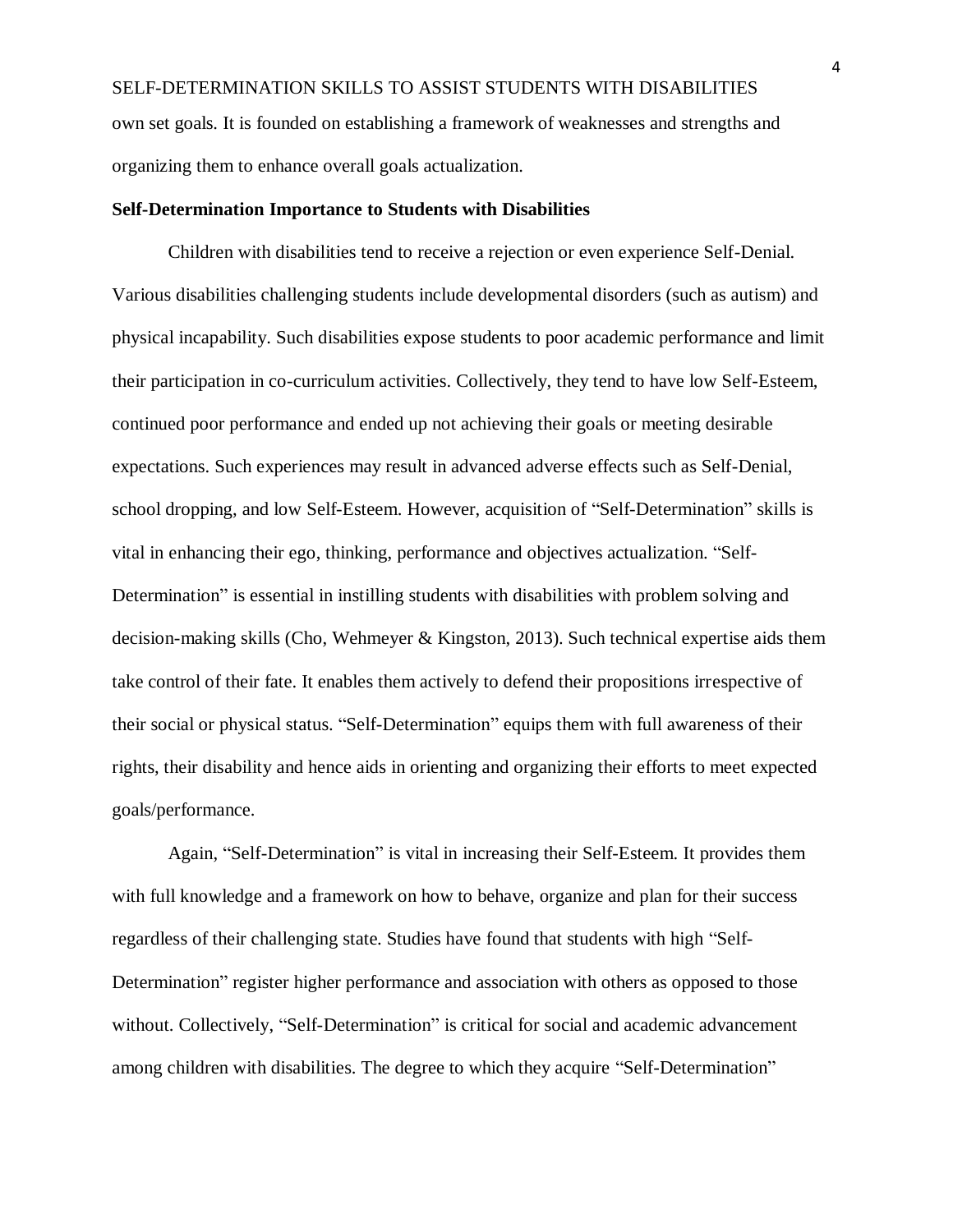SELF-DETERMINATION SKILLS TO ASSIST STUDENTS WITH DISABILITIES influences the overall quality of their life experiences as they interact and associate with other individuals in school and outside academic institutions.

#### **Self-Determination Skills**

Fundamental skills for highly Self-Determined individuals reflect total actualization of the concept's elements. Individuals asserted as Self-Determined have outstanding decisionmaking skills (Hurley, 2010). They exhibit technicalities, professionalism and knowledge of the current challenge and its potential solution alternatives. In their procedural decision-making approaches, the provide insight for their skills in selecting an option from a few and even in Making Important Choices. Such individuals as well have proficient solving skills. Irrespective of the nature of issues presented to them, they provide objective solutions. As well, they tend to have Self-Regulation and Self-Management Skills. In their overall undertakings, they claim responsibility for their respective actions. They exhibit to have a code of conduct that guides their actions. Additionally, they have Self-Understanding Skills. Most of them have full knowledge of their potentials, strengths, and weaknesses. Most important, they always have knowledge of their nature, with a total understanding of their rights. Again, Self-Determined people have goal setting skills. They ensure specificity, measurability, reliability, and timeliness elements are reflected in their goal setting efforts (Ghobary, 2007). Collectively, their skills match the seven elements of Self-Determination.

## **Characteristic of Self-Determined Persons**

Individuals who are ascertained to have outstanding Self-Determination skills need to reflect supporting characters. Acquisition of the desirable skills changes their personality and as such, they have specific characters deemed necessary to identify them. For instance, they have Self-Regulation and responsibility characters. Irrespective of situations and their action, they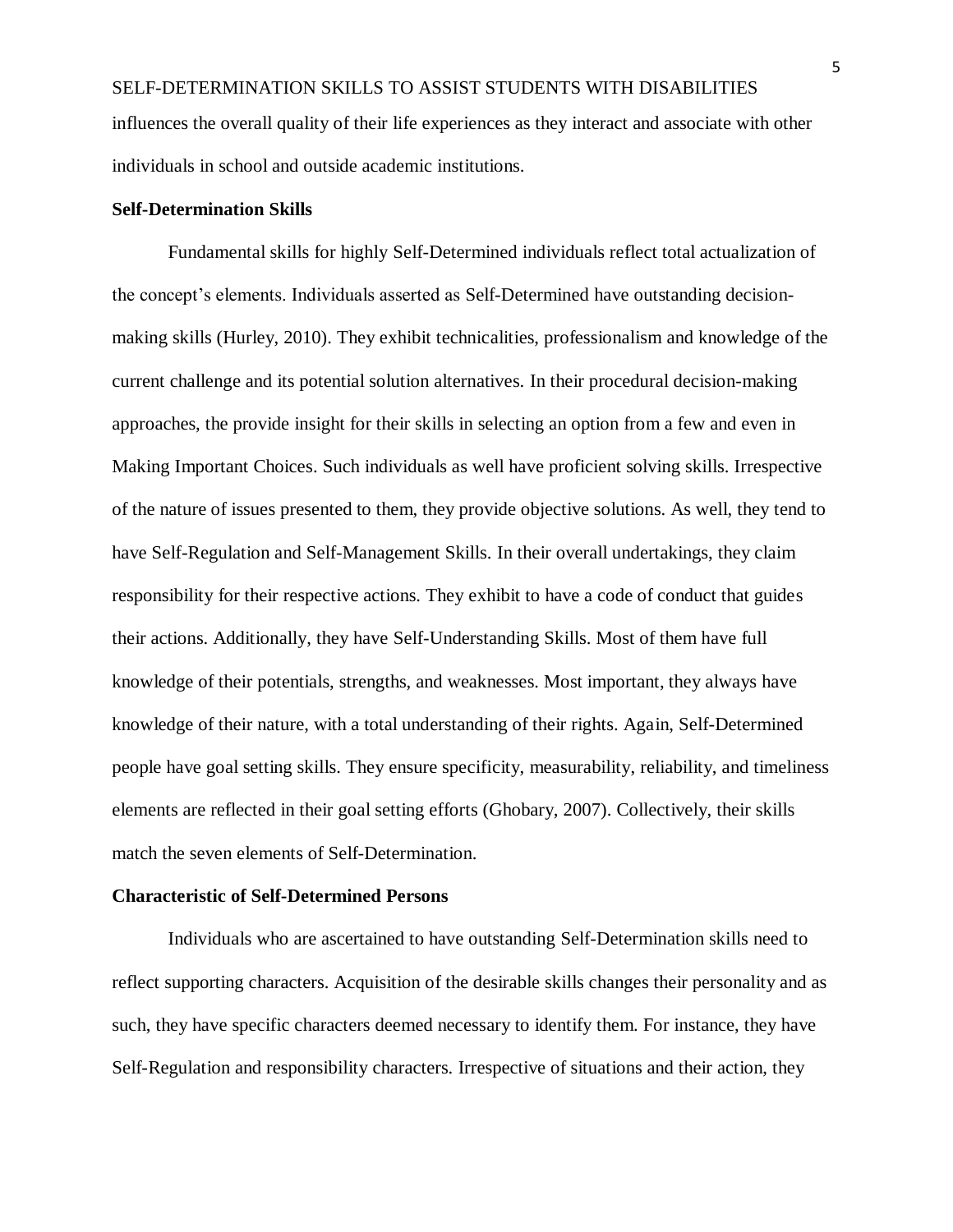always claim responsibility for their actions. They do not embark on 'pointing figures' but often focus on creating solutions. Moreover, they reflect high creativity in their problem-solving efforts. They also show proficiency in Separating Choices, options, and Making Informed Decisions from a variety of alternatives. Considerably, Self-Determined individuals as well have the ability to distinguish wants from needs. The ability assists them in Decision Making, Choice-Making and also in Self-Advocacy. Such individuals also have the tendency to have high profiles in problem-solving. Again, persistence and effective use of communication skills provide them with a 'neutral ground' in their Goals Setting and Actualization. Their proficiency in communication plays a critical role in positioning their social and role-playing status.

Moreover, Self-Motivated individuals have Self-Regulation Skills, and they exercise them to influence their behavior and actions. Practically, such people have Self-Regulatory behaviors (Cho, Wehmeyer & Kingston, 2013). They remain comprehensively in control of their actions and also remain monitored to their goals. Their high performance and dominance in life is a reflection of their confidence. Besides setting goals and objective, they focus and plan for their achievements. Collectively, their dedication through knowledge and Self-Confidence enhances their overall performance. Again, Self-Determined individuals are pro-active in nature. They always focus on creating courses of action as situations arise. Moreover, their dedication towards Self-Achievements is powered by optimization of resources and Self-Efficacy.

### **Interventions for Development of Self-Determination**

Self-Determination is typically an enhanced behavior through the practice of its core elements (Katartzi & Vlachopoulos, 2011). Reflective interventions can be enacted at various stages of child's development. Again, interventions can be implemented at home or school.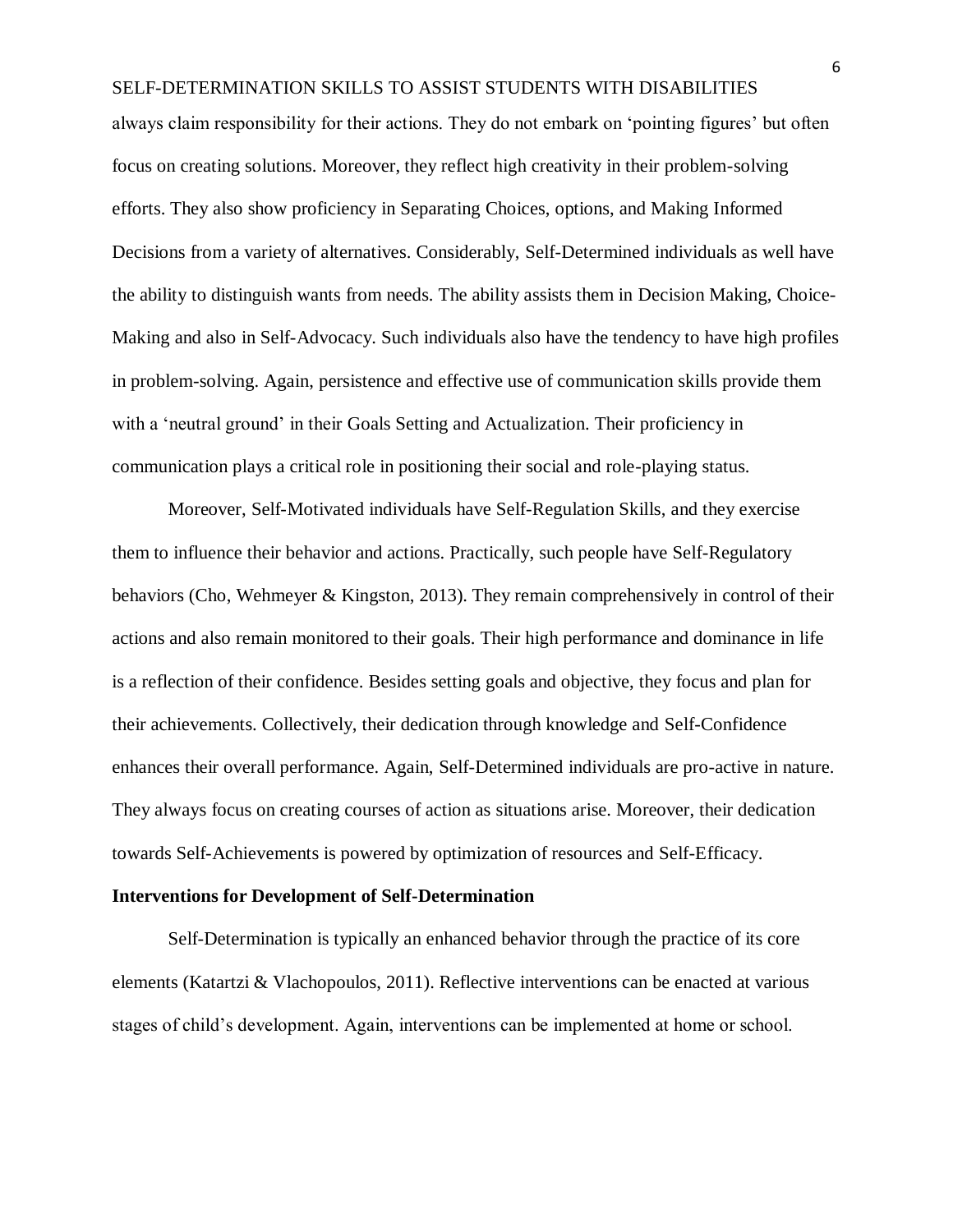The place of implementation for the responses provides increased opportunities for Self-Determination skills development among kids and students. Early childhood children can be provided with opportunities to Make Choices from easy decisions such as choice of food or clothes. For instance, parents and family members could ask their kids whether they would prefer one option to another such as blue pants or black. Providing children with such options enhances their Choice Making Skills. Again, family members could as well provide the kids with chances to make Formative and Constructive Decisions. The approach just creates an environment in need of their decisions. Such instances may include time constraints or action-based gaps.

Moreover, parents could provide children with model performance comparative opportunities. Such provisions allow kids to evaluate and compare their performances to that of a known model. At elementary stages of development, families and teachers could provide children with more inclusive decision-making environments as compared to early childhood stage (Hurley, 2010). Comprehensive strategies include providing them with opportunities to with more than two challenges. Such constraints enhance their Self-Evaluation skills by providing similar changes such as work organization, structural play rules compliance. Again, parents could encourage 'loud thinking' as a strategic approach in increasing their Self-Determination. Comprehensively, at early elementary stages, relatives and teachers ought to prioritize their development skills to include Self-Determination concepts as they grow up. At late primary stages, parents and families could provide their children with comparative models with reflection on set goals and their actualization status. Moreover, comparison enhances systematic structure for goal setting and implementation of corrective undertakings to conform to desirable outcomes. Eventually, appropriate training at elementary levels prepares comprehensive environment at secondary stages of development (Hurley, 2010).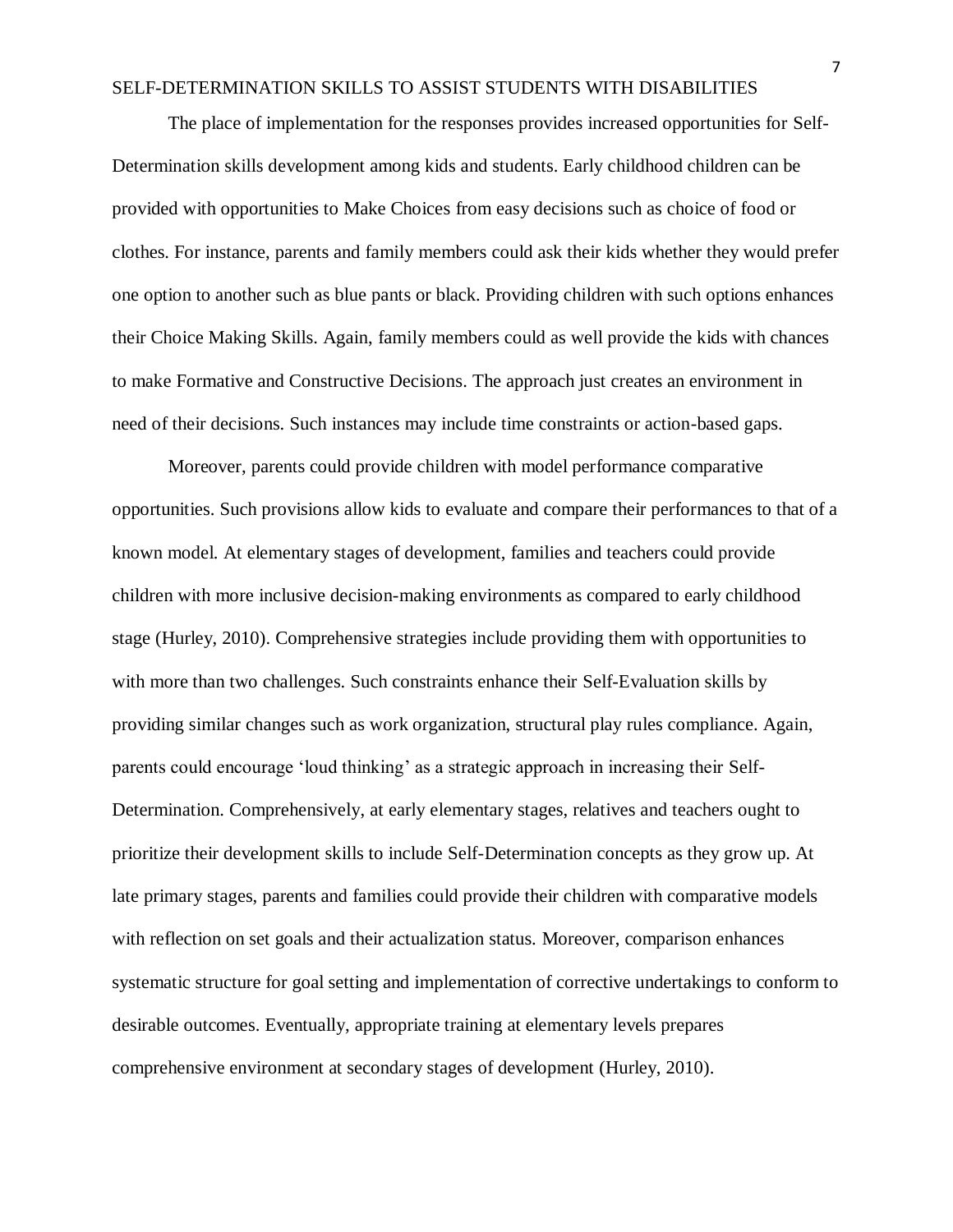At secondary (advanced) stages of development, teachers and families could train their children and students to establish their strengths and weaknesses. The skill is rendered vital in Self-Determination development. Practical events include guidance and provision of opportunities to practice Self-Development Skills (Hurley, 2010).

#### **Teachers' Guide to Self-Determination**

Schooling children spend most of their time with teachers at school as compared the duration spend at home. Schooling students can benefit massively from teachers support the acquisition of Self-Determination Skills (Ghobary, 2007). As such, teachers have an essential role in supporting the acquisition of desirable skills. There are top twenty practices teachers can adopt to enhance acquisition of Self-Determination Skills among students. First, teachers ought to determine the key issues and concerns motivating children. Understanding such issues ensure that they utilize the effective motivators in enhancing their behavior and administering useful skills. Again, they ought to align and prioritize children's interests and preferences. Such a provision provides teachers with an opportunity to create children intrinsic motivation by encouraging the practice of their preferences. Again, teachers ought to make the skill training and practice practical and real. Again, teachers could motivate casual-agency practices among their students. The method involves encouraging students to bear responsibility for their actions, options, and decisions (Katartzi & Vlachopoulos, 2011). Another practice includes informative guidance to practical Choice Making. Instructing ensure the need and importance for decision preferences. Again, teachers could train broad application of the Choice Making in various activities of school days. Practically, various activities are undertaken in school. Therefore, the encouraging practice of the skill round the day enhances the skill acquisition and practice. Moreover, teachers could encourage active participation in learning content (Katartzi &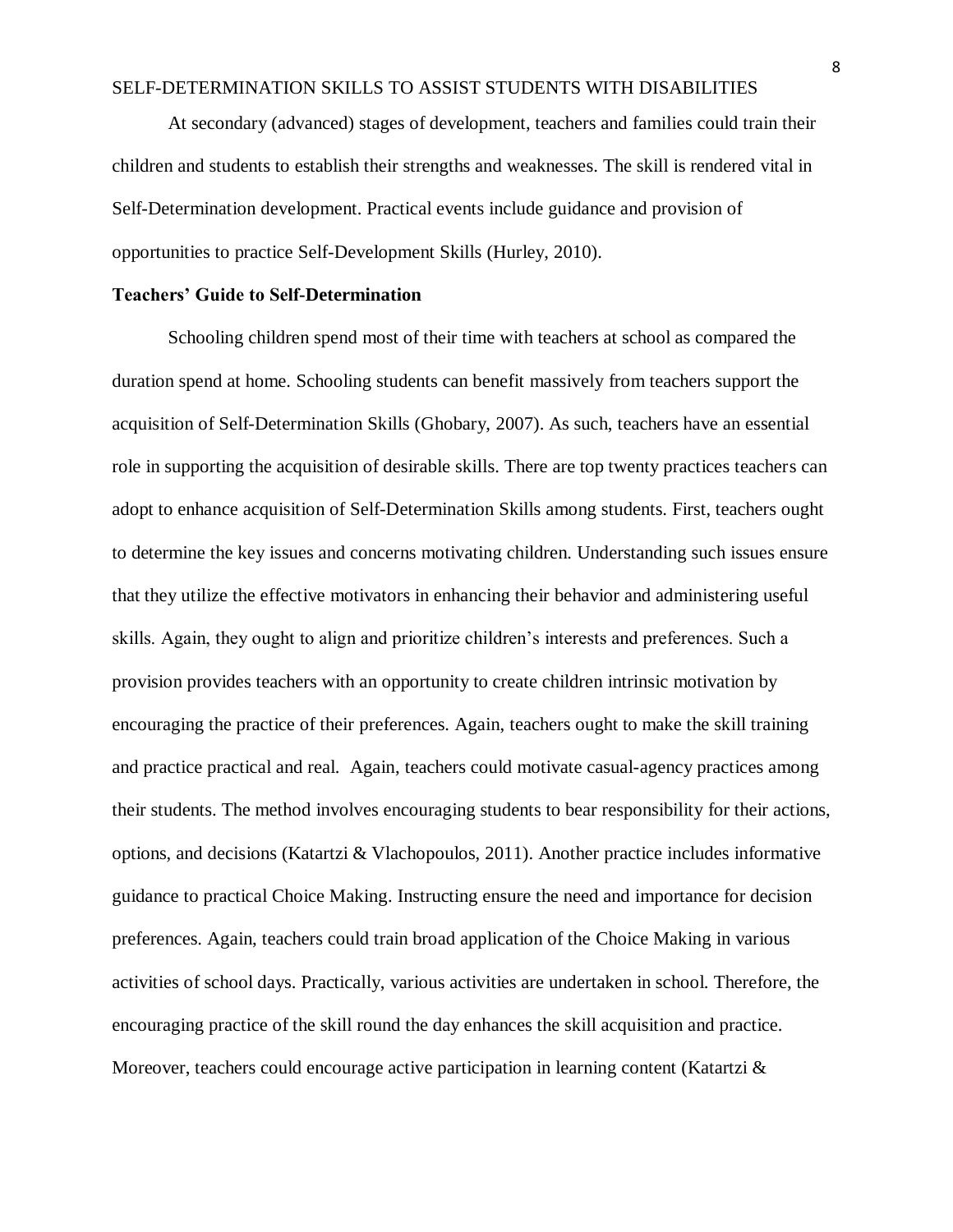Vlachopoulos, 2011). Such chances improve confidence and motivation. Again, teachers could comprehensively determine and control children's emotions in the decision-making process.

In a similar manner, teachers could allow students to emotional regulate their contact. The opportunity enhances their Self-Regulation skills. As well, they could actively involve students in Goals Setting such as score targets and game wins. Furthermore, teachers could train students to Self-Monitor their goals' actualization efforts. The undertaking includes focusing f Self-Dedication and concentrate on desirable outcomes (Hurley, 2010). Again, they could educate children on goal achievement without the promise of reward. Promising awards increase anxiety and may limit Self-Driven Motivation. Teachers could as well design interventions to build Self-Determination Skills. Again, teachers could learn with the students in learning Self-Determination Skills. As well, they could enhance acquisition of communication skills since it is critical in Self-Determination. Moreover, teachers could include teenagers in practicing Self-Determination Skills. Finally, teachers ought to include the students in Choice and Decision Making and prioritizing their suggestions as an intrinsic motivator towards Self-Determination (Hurley, 2010).

#### **Current Practice of Self-Determination**

Today, the concept of Self-Determination has undergone various intrinsic and legal modifications. Practically, Self-Determination has a conceptual framework which guides its acquisition and practice among children and adults irrespective of developmental status. The framework considers all variable important in enhancing acquisition of Self-Determination Skills (Cho, Wehmeyer & Kingston, 2013). The first element revolves around intrinsic motivators (casual agency). The approach considers skills necessary in acquiring Self-Determination among children with challenges. Such skills include Self-Regulation, Decision-Making, Goal Setting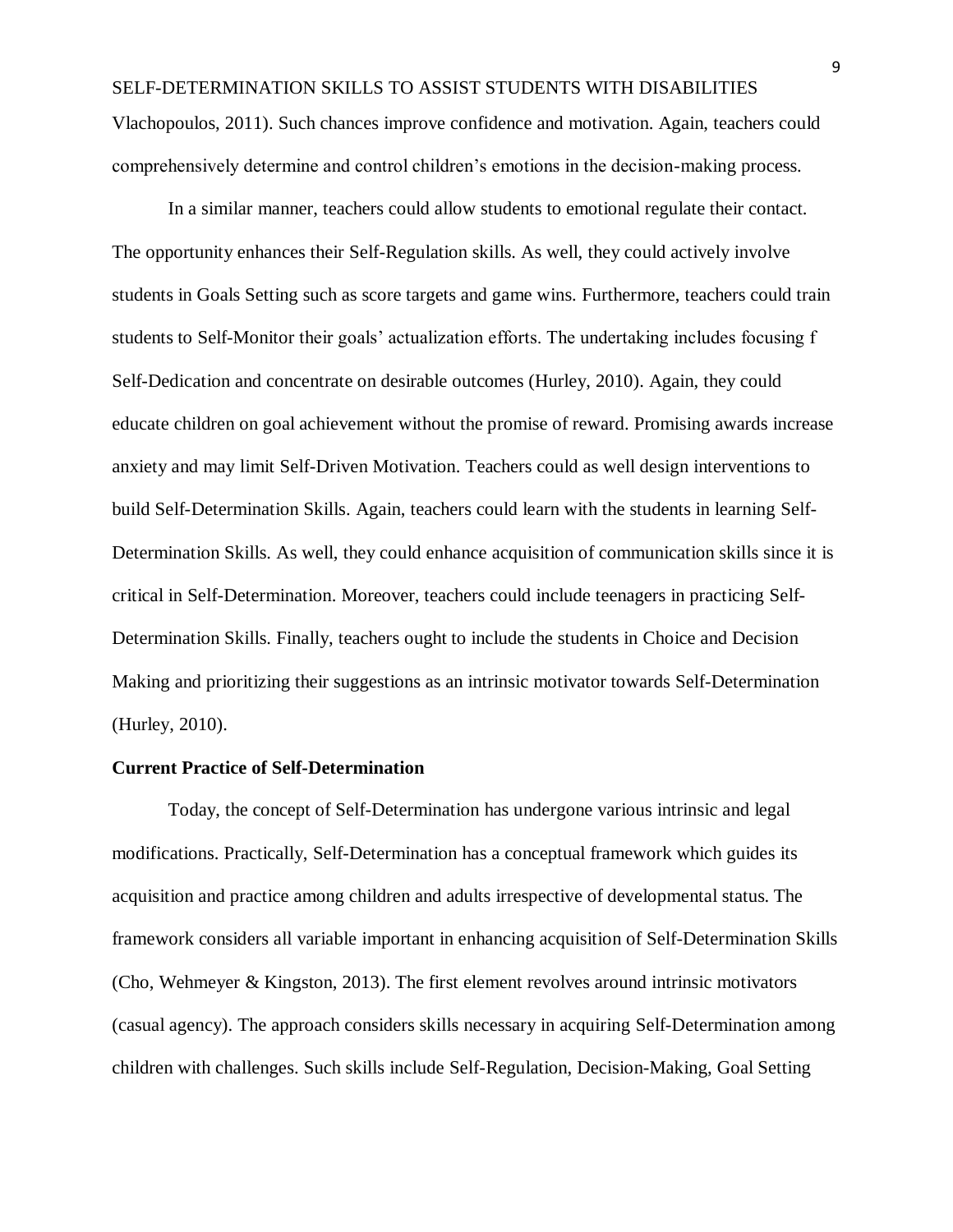and Also Decision Making. Typically, the casual agency approach creates Self-Discipline by enhancing independence. The approach allows individuals to make a decision based on their choices and depth of knowledge available and delivered. It is the most important component in Self-Determination since it advocates independence. Additionally, the second element of the framework involves dependency approaches in enhancing actualization of Self-Determination attributes (Katartzi & Vlachopoulos, 2011). It renders leadership support vital in acquiring desirable skill and life outcomes. Finally, the framework considers environmental opportunities essential to the development of Self-Determination characters and competencies. Environmental opportunities may include parental and educational support (Katartzi & Vlachopoulos, 2011).

Comprehensively, individuals and particularly children being trained on Self-Determination Skills to need supportive assistance. However, the law provides explicit support for Self-Determination especially regarding rights passage between parents and children (Ghobary, 2007). The law provides that after the age of eighteen, an individual has the right to choose and decision. Parental control and manipulation are legally influenced by age gaps hence limiting continued influence. Practically, the parents have the opportunity to enhance Self-Determination at early and elementary stages of development. Advocating for Self-Determination after 18-years of age may attract legal concerns. Ideally, the framework and modern modes of enhancing Self-Determination include use of technologically modified techniques, programs, and devices to enhance desirable skills such as Self-Regulation and Decision-Making. Standard practices utilized are computer and phone games providing the players with challenging scenarios which Demand Their Choice, Decision Making and prioritization of needs and wants (Ghobary, 2007).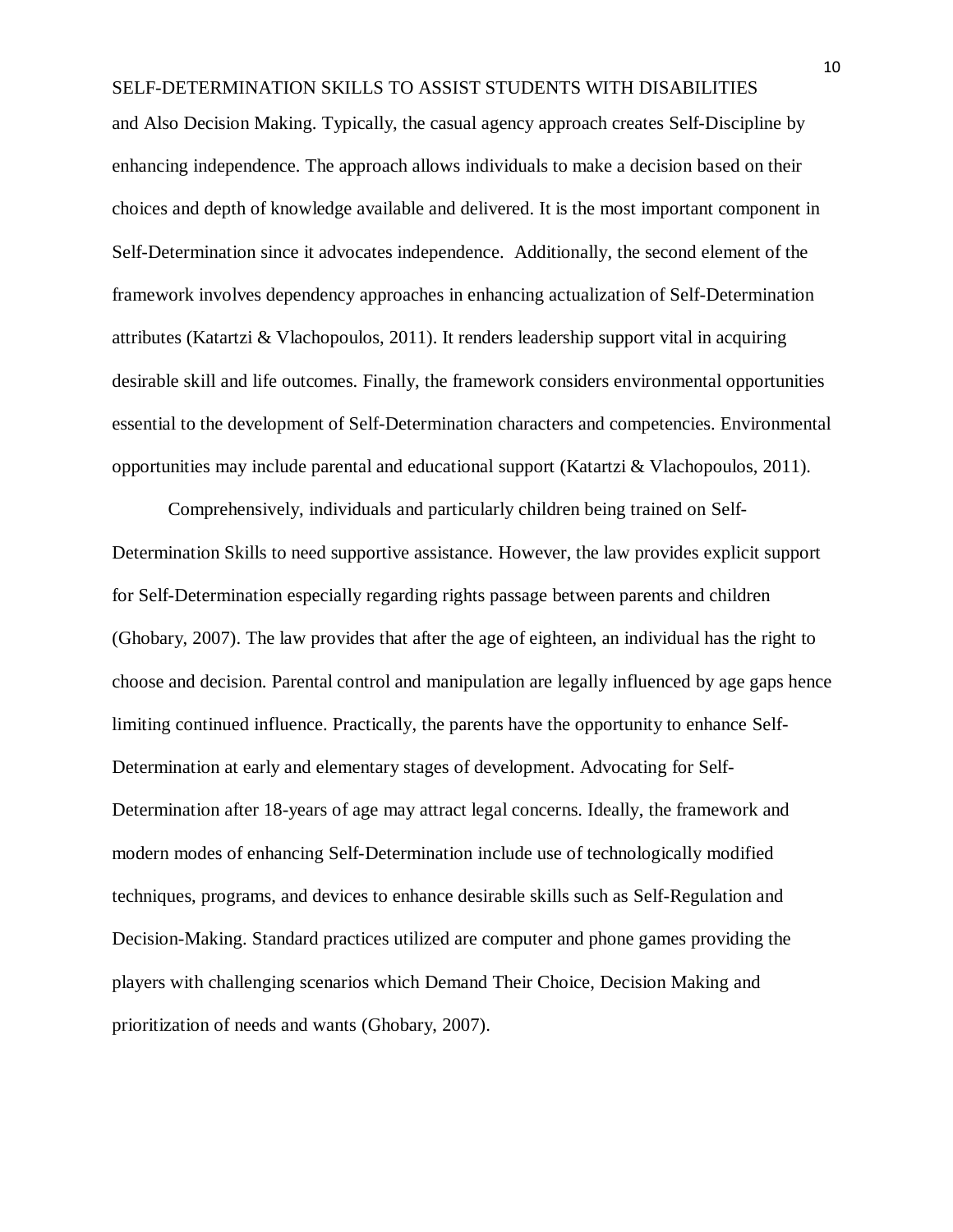Children with disabilities practically face numerous challenges in their development stages (Hurley, 2010). If such challenging behaviors are not well handled and eliminated, they may extend into their adulthood. As such, parents have an important role in enhancing their decision-making skills. Training them proper Decision Making increases their Self-Regulation and independence at and after the age of maturity (18 years). The biggest role in parentage involves directive and constructive guidance for children to acquire lifetime skills deemed necessary for positive living. Parents can train children on Decision Making from early stages through their development until they reach their age of majority (Hurley, 2010).

Elementary practices include involving them in Purchasing Decisions. The approach ensures that the children weigh alternatives and Make Preference Choices. Frequent involvement equips them with essential Choice Making Skills which are critical in laying a foundation for effective Decision Making. Again, parents could involve children in Decision-Making discussions such holiday destination. The Decision-Making Process exposure familiarizes children with important considerations such as evaluating possible alternatives. As well, the undertaking allows them to make and evaluate their suggestions. As well, parents could practice with their children on possible decision outcomes. In-depth scrutiny and analysis expose them to the realism of Decision Making in life. Also, their participation familiarizes them with the decision-making process (Hurley, 2010). Moreover, parents could encourage their children in developing IEP programs (Cho, Wehmeyer & Kingston, 2013). Parents as well could assist them in developing proposals for the same programs. Active and inclusive participation enhance their grasp of decision-making skills. Furthermore, parents could encourage school personnel positive relationships. Typically, positive relationships with teachers increase their skill acquisitions.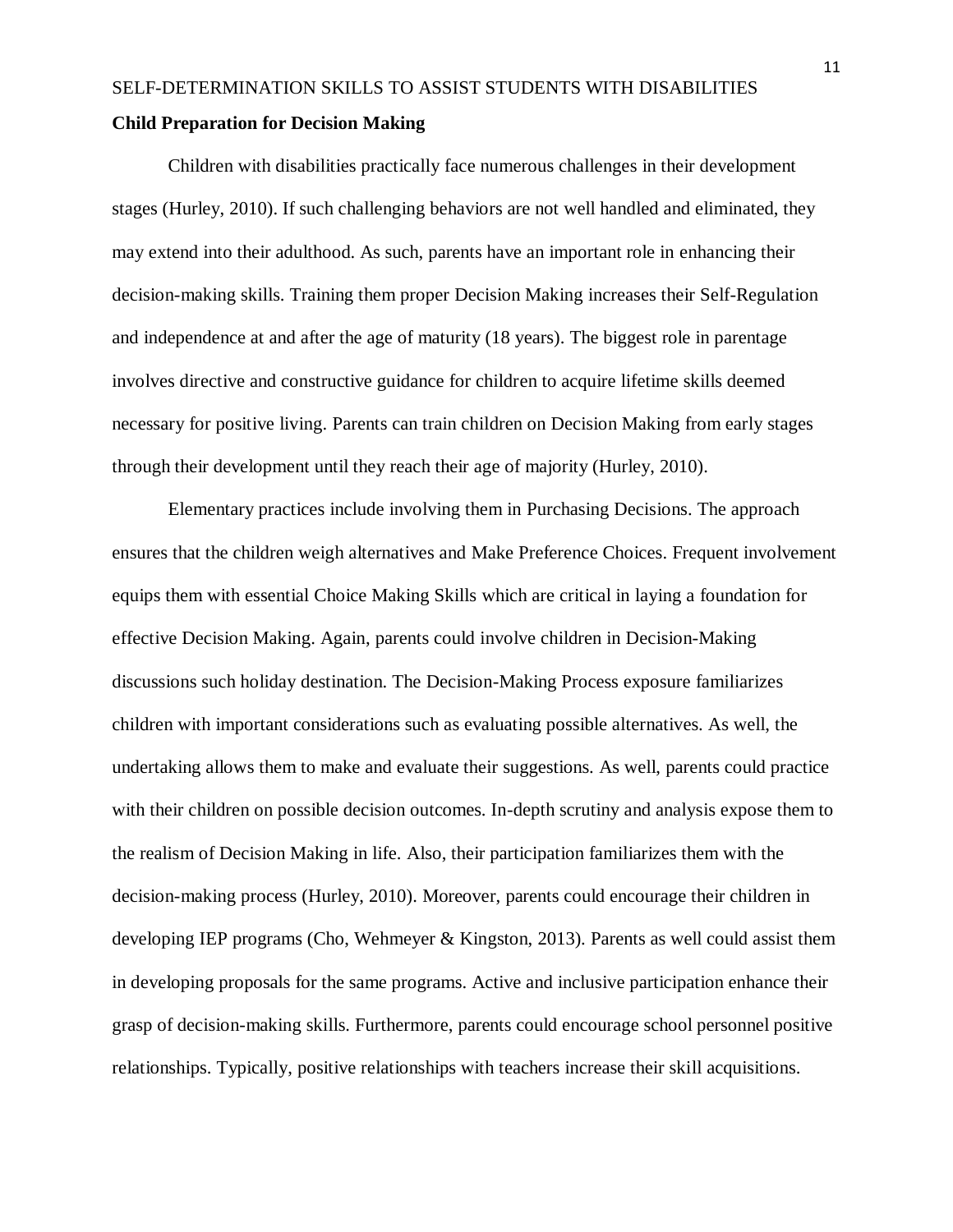SELF-DETERMINATION SKILLS TO ASSIST STUDENTS WITH DISABILITIES Teachers technically play a fundamental role in enhancing supportive skills development in students. As well, parents can remain objective with children training and development. Overprotection creates an undesirable environment for skills learning efforts (Hurley, 2010).

## **Self-Determination for Children with Disabilities**

As argued earlier, children with disabilities have developmental challenges (Ghobary, 2007). As such, their teaching practices for Self-Determination demand for structural, simple, and easily remembered steps. Such phases need to be aligned to their particular needs. For instance, children with communication challenges require particularized assistance to incorporate desirable skills. Typically, teaching and coaching for children with disabilities attract massive dedication and customization of both parental and teachers' participation. Educators and parents ought to embark on participatory approaches in teaching children with disabilities on Self-Determination Skills (Yailagh, 2014). Such approached include providing them with opportunities to participate in Self-Regulation, evaluation and also in Decision Making. Active participation has been rendered effective in enhancing skills grasp for children with disabilities. Again, educators could train the students on regulating their behaviors and learning practices. Practically, teaching children's preferred topics and proposals increase their participation. The approach remains proficient in enhancing existing acquired skills such as processes or practices such as special game moves and rules. Teachers' as well could embrace awareness of students' strengths and weaknesses as a unique skill in Self-Determination.

Considerably, knowledge and outreach from primary pillar to Self-Determination (Yailagh, 2014). Additionally, school-based, and community-based approached could be used to teach and coach children with disabilities Self-Determination Skills (Katartzi & Vlachopoulos, 2011). Community-based approached include the development of educative centers for children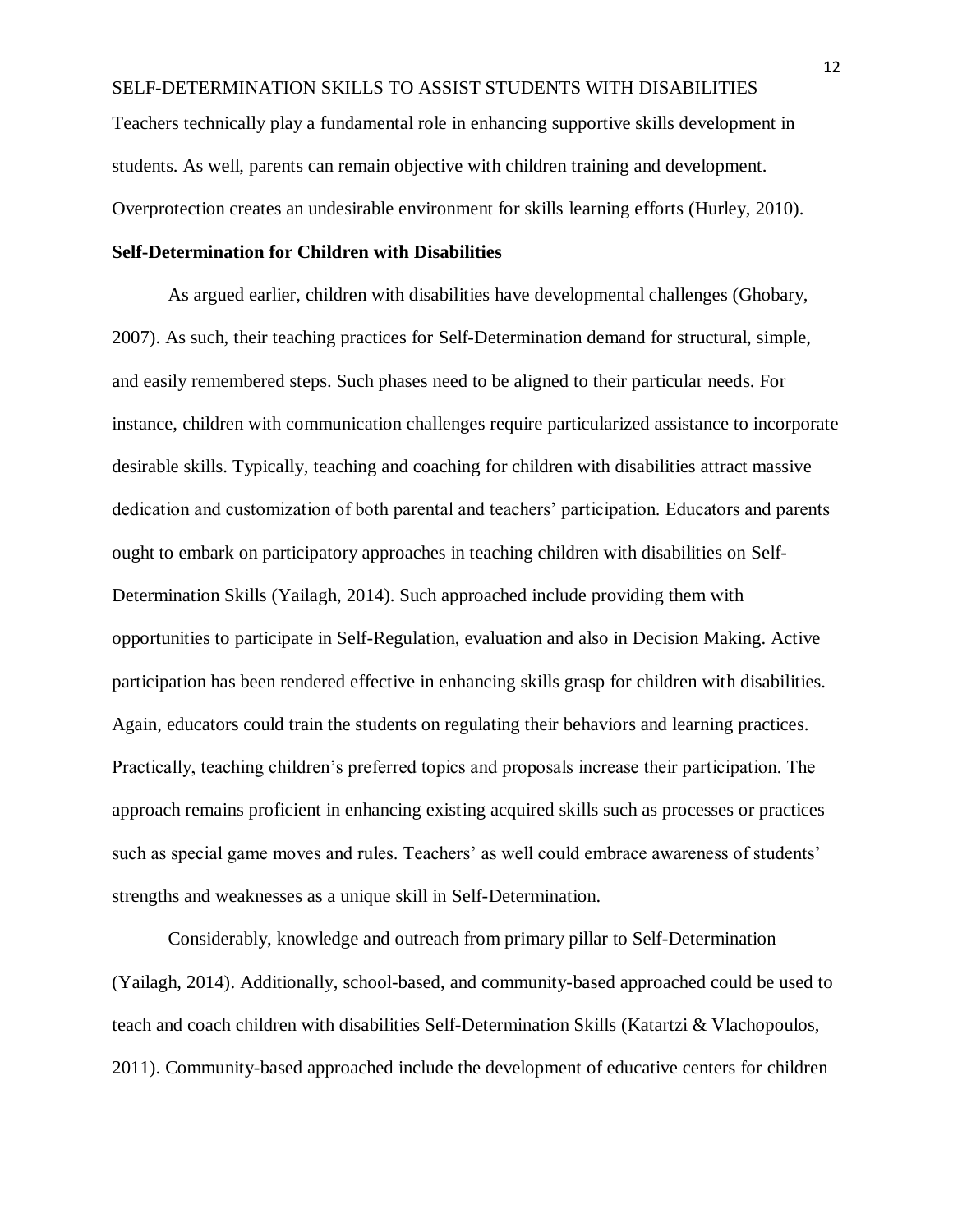with special needs. Community approach ensures needs of the community segment of children with disabilities are met. On the other hand, school-based approaches include partnerships with teachers and parents to implement supportive activities enhancing coaching for Self-Determination Skills. Workshops and seminars are among most reliable partnership programs advancing acquisition of desirable skills such as Persistence, Confidence, And Decision-Making (Yailagh, 2014).

## **Family Roles in Teaching Self-Determination**

Typically, families have the essential part of coaching children on how to be Self-Determined irrespective of their disabilities (Hurley, 2010). Parents and the entire family interact with their children before their go for school or even join caregiving institutions. Upon realization of developmental challenges, parents can implement various home-made and professional practices to encourage the development of Self-Development Skills among their children. Initially, families can create awareness of the children developmental challenges as an efficient and strategic way of creating a friendly environment for further teaching and training efforts. Ensuring children and other family members interacting with the physically challenged children are aware of their status increases proper handling and efficient interaction. Awareness enhances acceptance and commitment towards training for desired skills. Families as well could create an opportunistic environment for acquiring Self-Determination Skills such as Choice-Making, Decision-Making, Self-Regulation, And Confidence. Provision of such environment includes the provision of support. Providing resources for training and teaching such a device, games and also supportive books are primary practices which could aid enhance acquisition of Self-Determination Skills. Again, families can provide them with Decision-Making opportunities (Cho, Wehmeyer & Kingston, 2013). Typically, Decision Making is a comprehensive skill in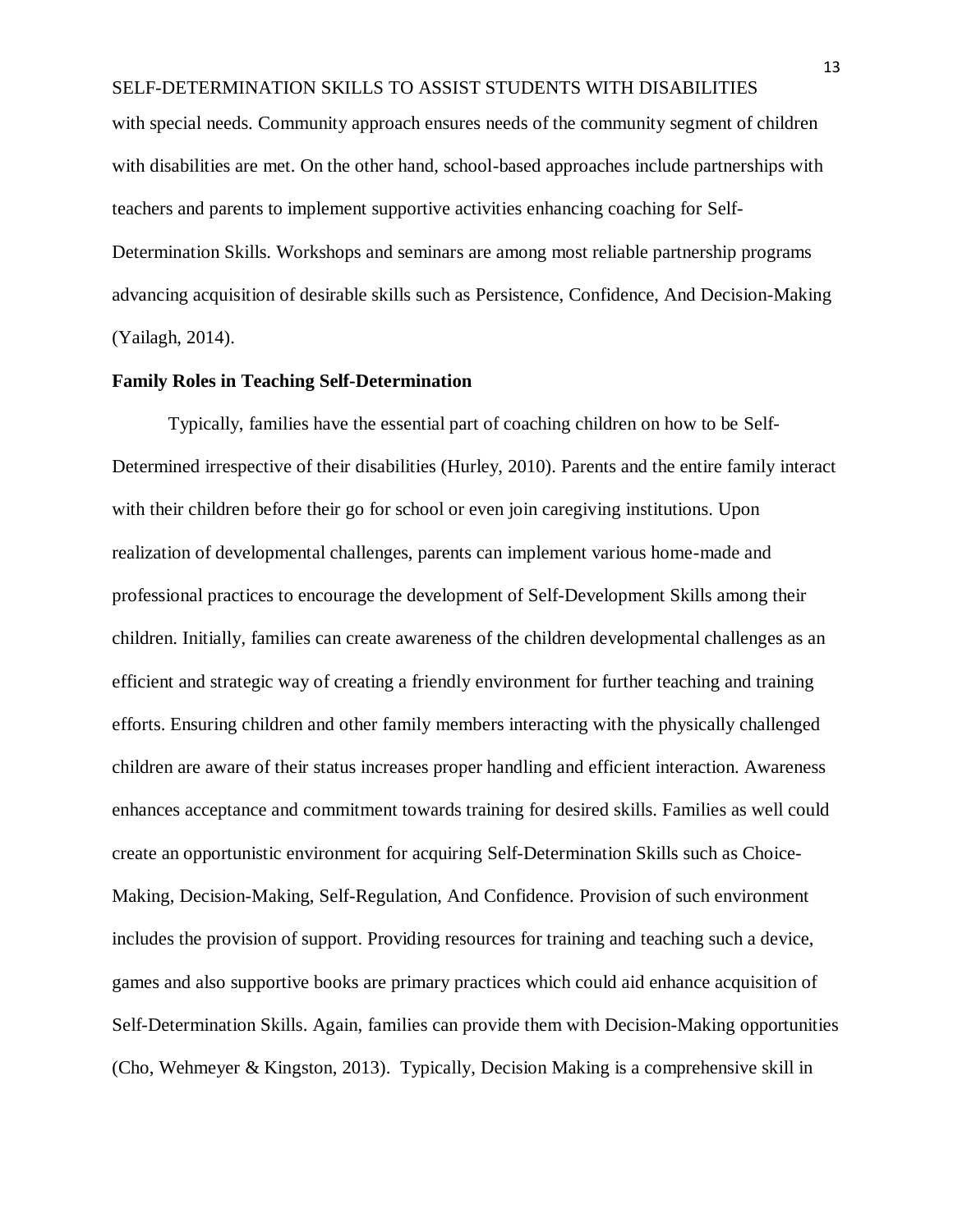SELF-DETERMINATION SKILLS TO ASSIST STUDENTS WITH DISABILITIES demand for continuous involvement. Families could involve children in primary and frequent Decision Making such as choosing plays, food, clothes, color choices and also in recreational activates. Continued active involvement equips them with both familiarity and experience in Decision Making (Cho, Wehmeyer & Kingston, 2013). Such undertakings also enhance their Choice-Making Skills. Comprehensively, families need to avail opportunities aiding acquisition of Self-Determination Skills. Families can as well dedicate their children to training institutions where they are given considerable attention and exposed to professional training on Self-Determination (Hurley, 2010). As well, parents can provide children and particularly at the age of maturity with the opportunity to exercise Decision Making irrespective of the outcomes (Yailagh, 2014). Though Decision Making may result in mistakes and undesirable results, giving children the chance to Makes Decisions and claim responsibility enhances their Self-Determination Skills and behavior. Additionally, families can improve Self-Determination Skills acquisition through exploration. Research allows the practice of freedom, Self-Evaluation, and also Self-Regulation. The experience is vital in providing guidance, experience and determination of do's and don'ts. It as well plays a primary role in advancing the practice of acquired Self-Determination Skills (Yailagh, 2014).

#### **Key Points for Consideration in Self-Determination**

Practically, the concept of Self-Determination does not revolve around the seven components termed essential in its acquisition and particularly among children with disabilities. Self-Determination has key points that ought not to be confused with its seven pillars. For instance, one major point revolves around independence. Self-Determination typically involves one's ability to remain independent in Decision Making, behavior and all undertakings (Ghobary, 2007). It refers to the capacity to act solely out of awareness, understanding of actions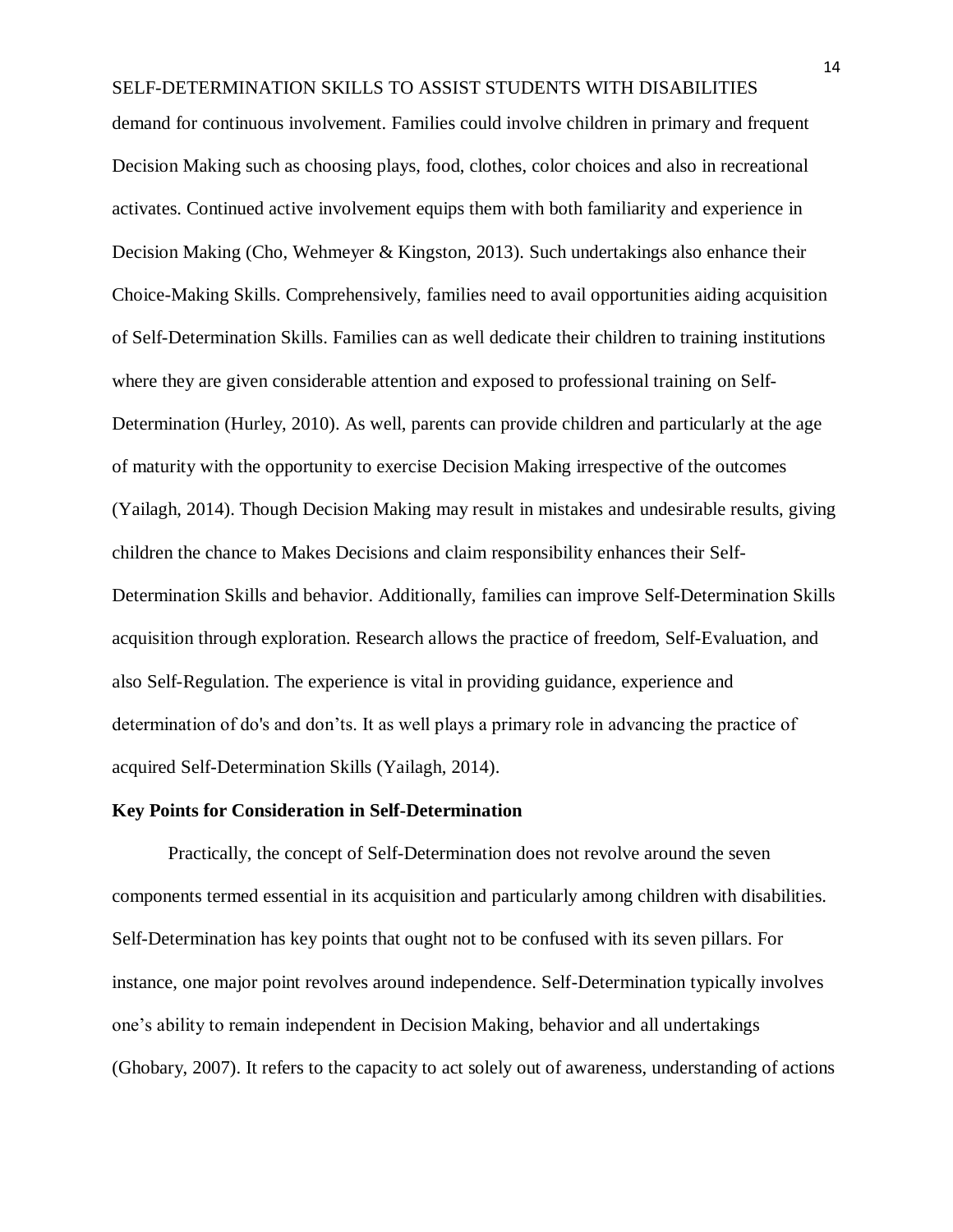and claim of responsibility. Independence in reason and activities is considered the most important element in children and adults. In a similar manner, Self-Determination removes the concept of dependency, unreliability, and understanding of own courses of actions. Relatively, the casual agency remains a critical concept of Self-Determination (Ghobary, 2007).

Moreover, Self-Determination is a developmental skill. Its concepts are acquired differently at various life intervals as one grows (Hurley, 2010). Families and educators should be aware of the different skills needs at specific developmental stages. As such, Self-Determination teaching and training ought to be initialized early stages from the age of two as a strategic approach to advancing the skills grasp before they attain the age of maturity. At every phase, various methods equivalent to their mental capacity should be used to support developmental balance and practice of essential Self-Determination Skills. Implementation of appropriate teaching and training ensures that children acquire the ability even before the attained age of maturity. As well, the responsibility to teach children with disability on Self-Determination is not only for teachers, educators, caregivers but also parents. Parental and family support plays a significant role in ensuring they acquire desirable independence skills with a full understanding of their challenges, strengths, and potentials (Ghobary, 2007).

#### **Promoting Self-Determination**

Promoting Self-Determination is a critical undertaking for children with developmental challenges (Goodman, Bains & Moussalli, 2010). Due to the nature of their behaviors, challenges posed and association difficulties, promoting Self-Determination among them remains a potential obstacle. Family and teachers' efforts may not deliver desirable outcome hence supporting Self-Determination often call for the services of paraprofessionals. They are individuals (mainly school staff) who have expertise in handling and coaching students with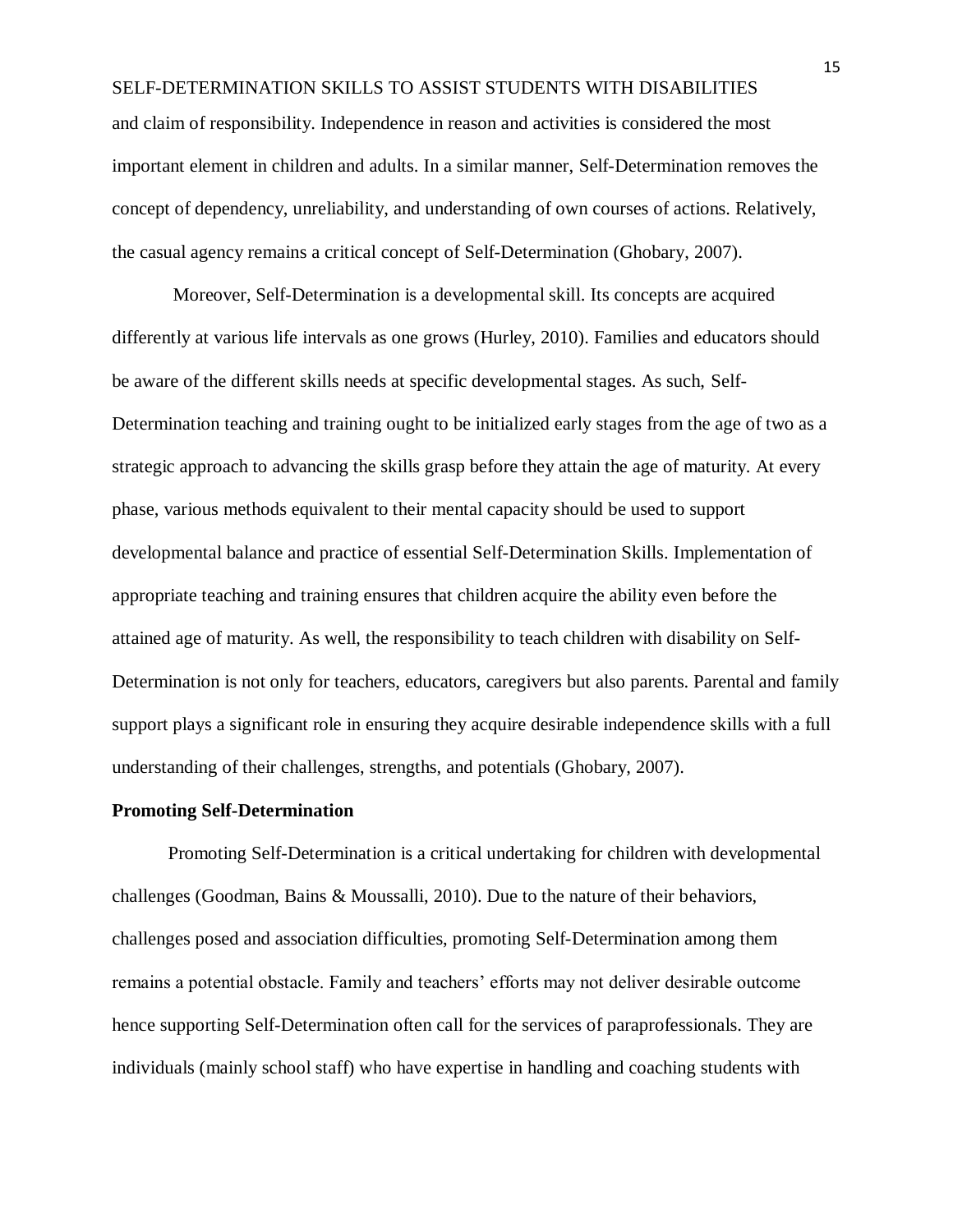disabilities. They are also known as special education assistants. Typically, they spend significant time with children in school mainly coaching them on critical Self-Determination Skills. School administrations, teachers, and parents ought to collaborate and support utilization of paraprofessionals' skills in schools with children with disabilities. Their services are effective in coaching students on the practical application of the seven core skills of Self-Determination. Special education assistants primarily focus on training on the skills, knowledge and positive attitude geared towards Self-Control of the life activities (Yailagh, 2014). They aim to administer Self-Determination Skills. As such, utilizing their services mark sufficient efforts geared toward the promotion of Self-Determination among children with developmental challenges. Conventionally, development of Self-Determination demands initialization of educational and supportive initiatives. Educators, parents, and administrators ought to manifest massive interest in supporting children with disabilities. Teaching them Self-Determination Skills is the foundation of their educational and life goals (Yailagh, 2014).

#### **The Seven Aspects of Self-Determination**

Typically, Self-Determination is a combination of seven core aspects determined as essential for acquisition of the overall skill (Ghobary, 2007). The seven aspects of Self-Determination communally and individually play important roles in enhancing outcomes of individual life activities. As such, they cannot be separated from the paradigm of Self-Determination. For an individual to be ascertained as Self-Determined, he/she must have the seven aspects of Self-Determination. Choice Making is the most primary aspect. It refers to the ability to choose from two known options. Typically, the skill is taught from early childhood stages. Parents may present such opportunities to them for them to make their Preferred Choices.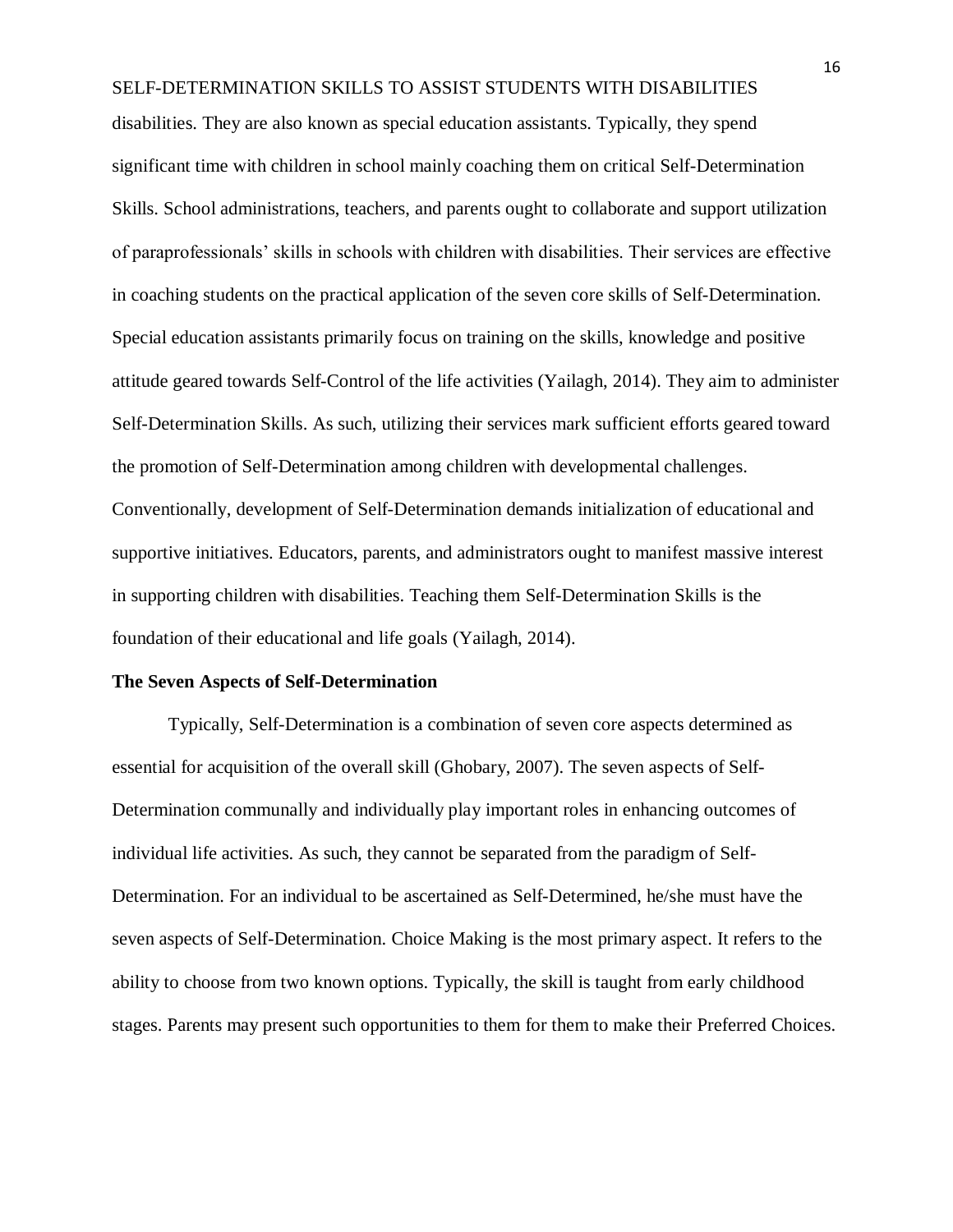The second aspect is Decision Making. It is a more comprehensive skill as compared to choose making since it demands selection of an option from several known options. It attracts concepts of alternatives comparison. It is mainly taught at elementary childhood levels at the age of three and four. Decision making is procedural and may be challenging to grasp. However, it is a vital skill in education and outside school activities. The third aspect is problem solving.

It is essential skill applied at every level of development until adulthood. It creates an element of comparison and consequences of various outcomes of a choice or an alternative. Fourth, Self-Determination Attracts Goal-Setting and attainment skills. Individuals ought to be able to establish goals and also work towards their achievement. The skill plays a significant role in enhancing their educational and job performances (Ghobary, 2007). The fifth aspect is Self-Advocacy and Leadership. It is the ability to have control over own actions. The skill is vital in upholding affirmative measures and declining undesirable practices, either in school or outside the school environment. Self-Regulation And Management mark the sixth aspect. It entails central management of own behavior and actions. It is geared towards right and positive actions. Finally, the last issue is Self-Awareness and Knowledge. Eventually, children with disabilities will have optimal opportunities to embrace their life activities if they understand their challenges and are aware of its constraints. Hence, possessing the right knowledge and skills foster their positive and productive life activities (Ghobary, 2007).

#### **Choice-Making Skills**

The collective Choice-Making Skill refers to the ability to choose or demonstrates preference (Cho, Wehmeyer & Kingston, 2013). Establishing A Choice as well demand provision of two or more options. Preference i.e. Choice-Making is vital in both developmental and educational needs particularly among children with disabilities. From morning to midday,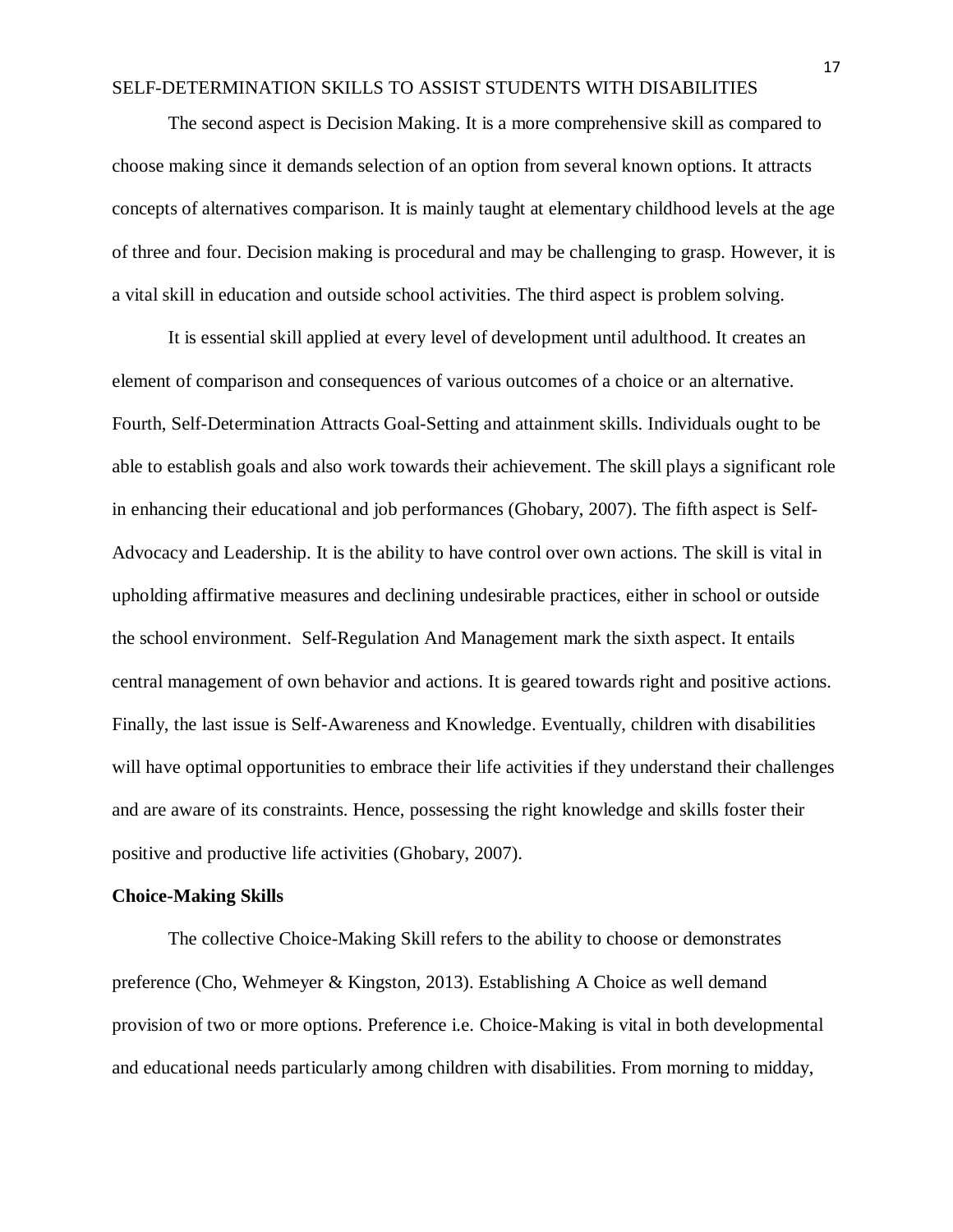children make various choices. For instance, they will determine where, when and what to play. The breakfast to take, clothes to wear and even writing and drawing materials to use involve Choice-Making. Choice-Making as such is inevitable and children with disabilities need to have proficiency in making relating choices. Practically, Choice-Making is an establishment of preferences. The skill equips the students with the Decision-Oriented Approach in deciding the activity to undertake. Teachers and families, however, play a significant role in enhancing the development of the skill (Goodman, Bains & Moussalli, 2010). Their action dictates whether the skill is easily acquired and practiced or manipulated. For instance, granting children with disabilities opportunities to choose which game to play, where to play it and what time to play enhances their Choice-Making Skills. To the contrary, Making Such Decisions for them limits the skill grasp. Eventually, Choice Making has practical application in classrooms and the entire school environment. Proficiency in Decision Making increases their behavior response. Studies have established that child who is included and in control of Choice-Making exhibit minimal behavior challenges. The reason attributed to the outcome is associated with preference and environment control. When they are allowed to Make Choices, they are intrinsically motivated to participate hence actively overcoming their challenging behaviors (Goodman, Bains & Moussalli, 2010).

#### **Decision-Making Strategies**

Educators have an important role in enhancing grasp of Choice-Making Skills among children with disabilities. Allowing students to choose learning activities provides them with the opportunity to improve their Choice-Making Skills (Ghobary, 2007). For instance, educators could request students to choose among various content delivery methods such as oral presentation, skits, or computer-generated reports. Their active individual participation in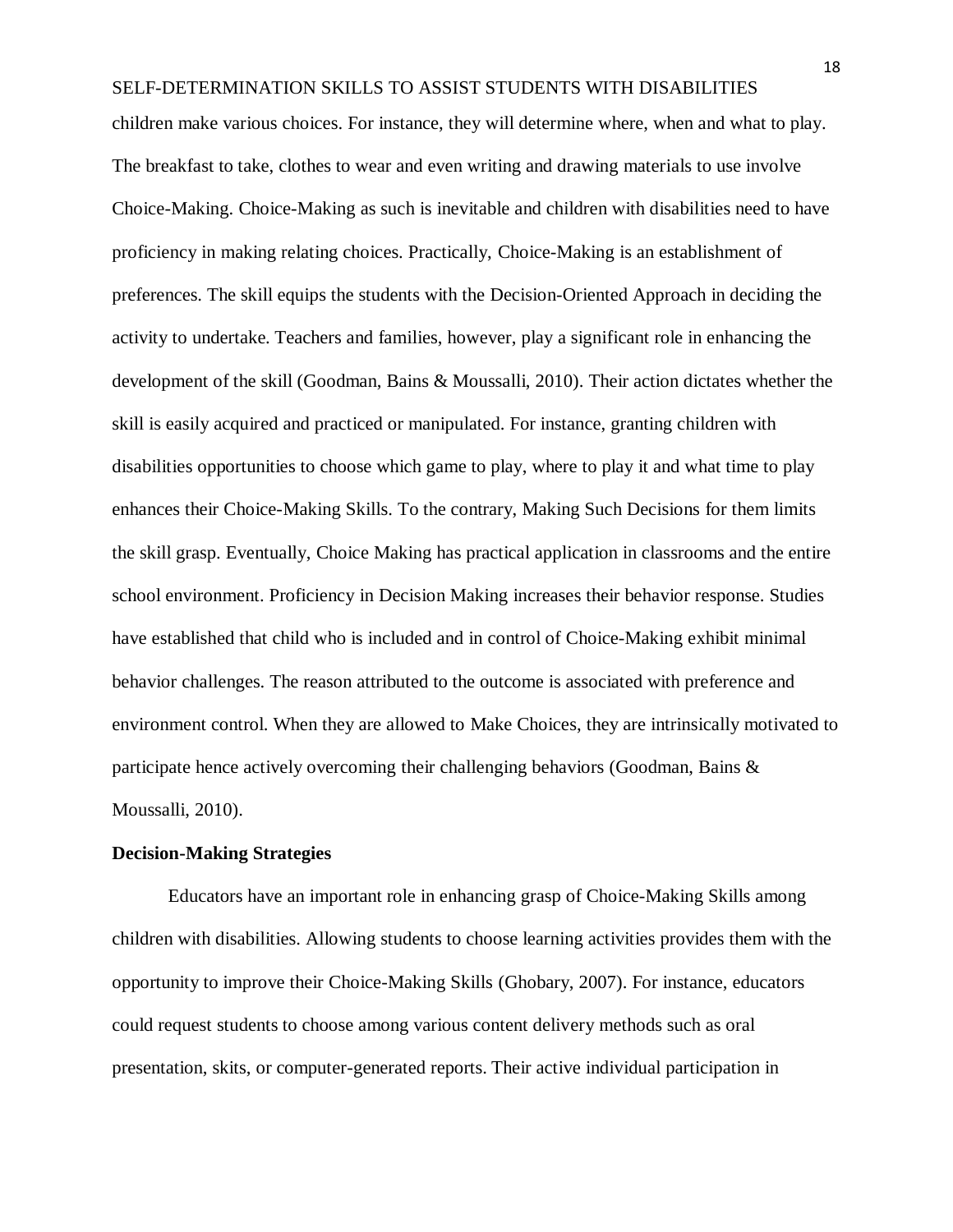selecting either of the methods enhances their overall skill acquisition. Moreover, utilizing their preferred mode of content or report delivery increases their intrinsic motivation towards set (desirable) goals. In a different dimension, educators could allow students to choose research topics and materials to use. Typically, research questions and project content affect their Choice Making Skills. Since the field (research) provides them with multiple options, providing them with the opportunity to choose their topic and general materials increases their skill in deriving an option from a few (Ghobary, 2007).

Additionally, teachers could provide children with the Freedom of Choosing the place of activity (Goodman, Bains & Moussalli, 2010). For instance, when undertaking a drawing project, teachers could allow students to choose where to take their projects. Possible locations include the desk, on the ground or the class's board. Of the possible location, the results of either utilization vary. As such, allowing them to use either equips them with Choice-Making Skills in selecting most effective and appropriate location. The same case applies to plays. Teachers could allow children to decide where they undertake their games, either in the open ground, in playgrounds or within the class. Teachers can as well provide children with necessary information regarding outcomes of various choices. The information provided ought to be real and reliable. Preliminary guidance enhances their ability to Make Informed Decisions. As well, teachers could teach children to express a preference. Nodding is among the most effective ways of expressing a choice. Loud shout outs of 'yes or no' are also rendered efficient. Furthermore, they could teach students on applied Choice-Making in various school and home settings. Typically, it ought to become a routine for children to utilize the skill either within the school or when at home (Goodman, Bains & Moussalli, 2010).

#### **Decision-Making Skills**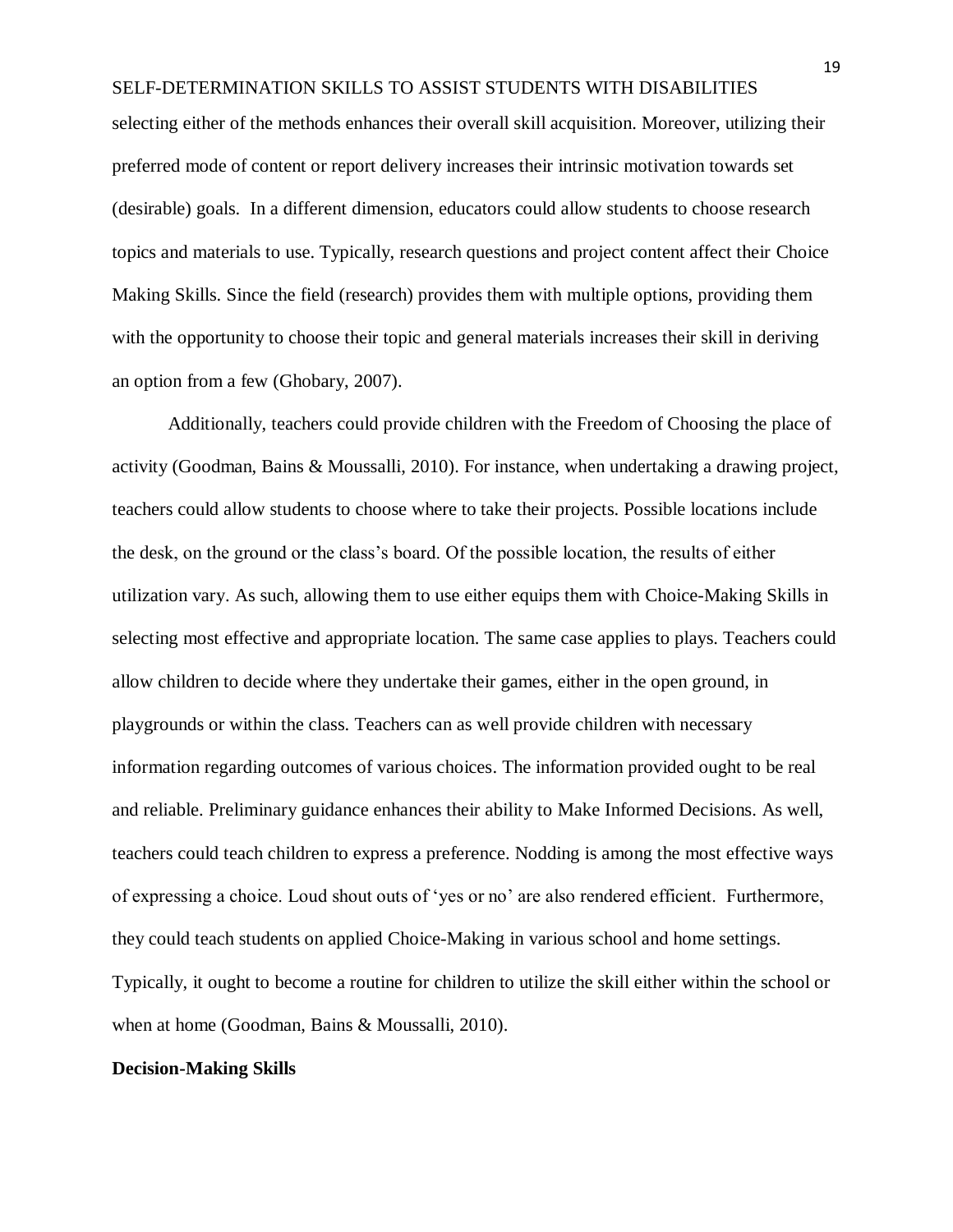Decision Making is among the most crucial skills in Self-Determination (Katartzi  $\&$ Vlachopoulos, 2011). It influences the degree of creative, consideration and weighing of various alternatives' outcomes. Typically, Decision Making involves making a decision out of different alternatives after considering their potential outcomes and their specialty in meeting specific needs. As well, the decision maker considers the impact of the decision made on him/her and other persons. It is a crucial and procedural process demanding for an attentive and informed understanding of a challenge and its solutions. The skill is vital since it provides a foundation for various Self-Determination aspects such as Goal Setting, Self-Management and Problem Solving. Unlike Choice Making where the option is already known to students, in Decision-Making, the students generate own alternative solutions to a problem and evaluate their suitability in providing an effective solution (Cho, Wehmeyer & Kingston, 2013). Effective Decision Making takes a procedural framework. Initially, the students need to understand the nature of the problem to be solved. Secondly, the decision maker needs to gather adequate information regarding the issue in question. Then, he/she identifies potential solution geared alternatives. The choices are scrutinized by how they meet desirable outcomes. Their consequences are established and compared to select the most efficient alternative. Then, the most reliable option is selected and implemented. Collectively, Effective Decision Making is challenging, and educators and teachers need to develop effective strategies for teaching on Decision-Making (Cho, Wehmeyer & Kingston, 2013).

### **Strategies for Decision-Making**

Teachers need to provide assisted information delivery schemes as a strategic approach in advocating for Informed Decisions (Ghobary, 2007). For instance, they could initialize charts to show various alternatives/options and their consequences upon implementation. Providing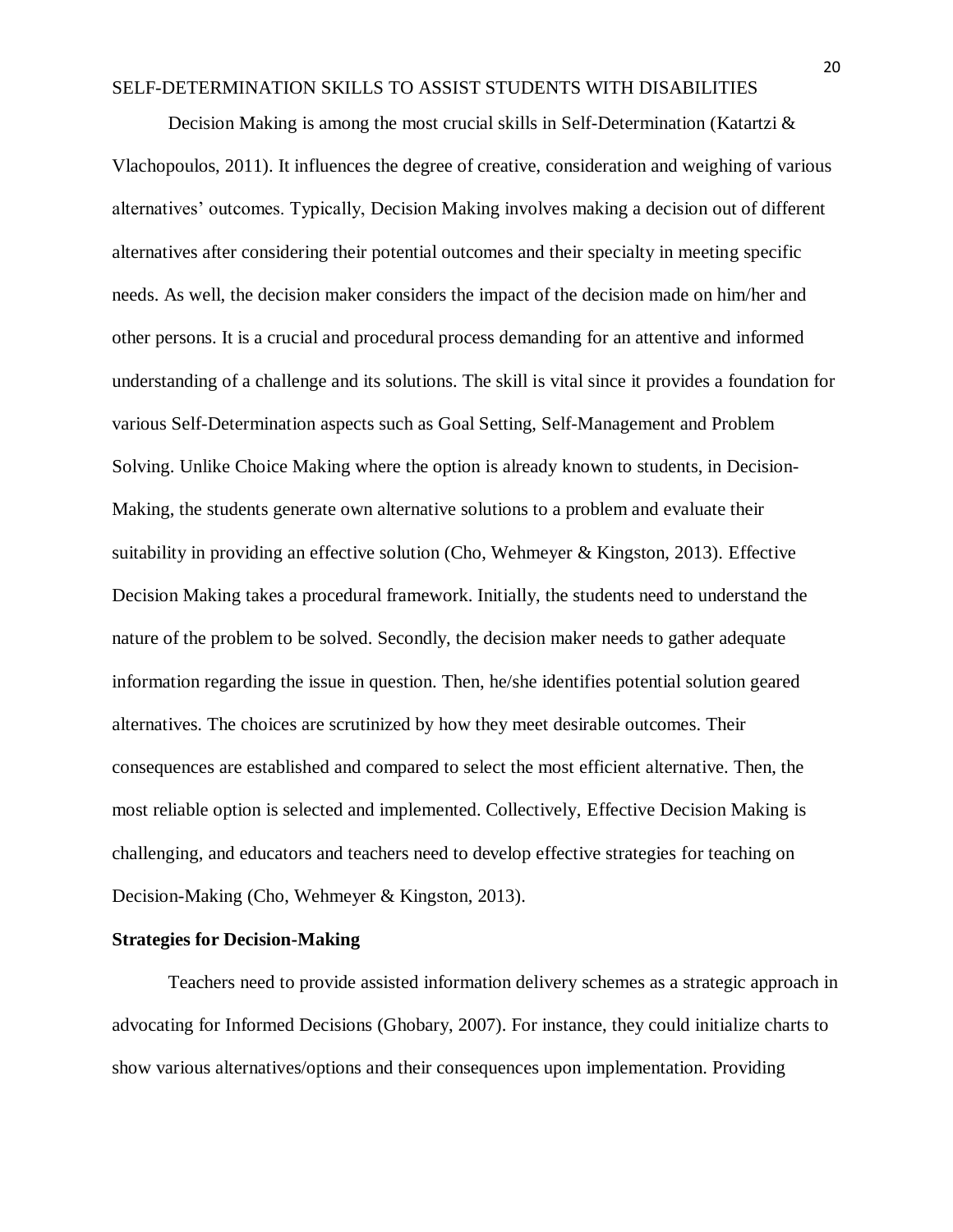students with information regarding effects of different options enhances their Choice Selection efficacy. Stories and short videos would as well act as good sources of information in sharing the various consequences of various options or alternatives to a problem. Teachers could as well initiate 'negative to positive' approach. The strategy aims at moving from discouraging actions which hinder Effective Decision Making and supporting activities encouraging Decision Making and participatory events such as IEP Goal-Setting. Though the above strategies have general usage, educators could use Age-Level Distinct Approaches. At elementary stages of teaching, teachers could teach students on the risk element of Decision Making in respect to practical examples (Pennell, 2011). For instance, they could educate on the consequences associated with their decisions to remaining disobedient to parents and their families (Pennell, 2011).

Again, they could encourage Decision-Making exploration. Associated undertakings include discussing Problems, Alternative Solutions, their outcomes, and consequences in class. The approach enhances their informed Decision Making. As well, they could advance sources of information by using videos from known speakers and professionals on various topics such as employments and any other topics of interest. At secondary teaching levels, teachers could increase their Decision-Making skills by allowing them to participate in student conferences such as IEP programs (Goodman, Bains & Moussalli, 2010). They could as well enable them to Choose Co-Curricular Activity Groups such as clubs on the basis of their preferences. Teachers could as well allow their students to experience various options experience before Making Their Final Decisions. Additionally, educators could provide the students with detailed information about various alternatives such as statistical reports as an effort to increase their options awareness (Goodman, Bains & Moussalli, 2010). Typically, the approach aims at giving them initial experience on Decision Making and its impacts on their activities. Decision-Making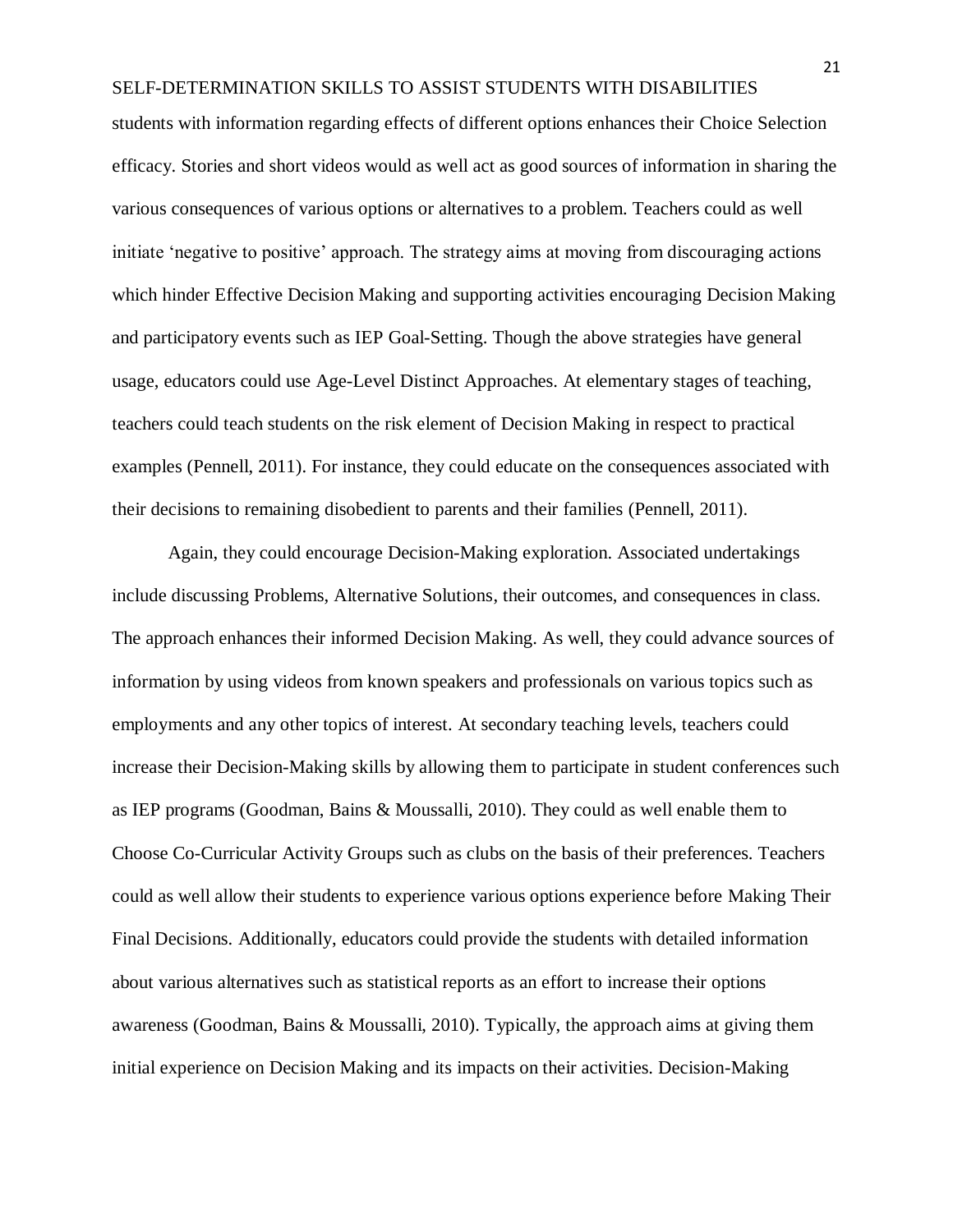SELF-DETERMINATION SKILLS TO ASSIST STUDENTS WITH DISABILITIES remains a continuous process in various schools and outside school environments hence redefining its importance among children with disabilities (Goodman, Bains & Moussalli, 2010).

### **Goal-Setting and Attainment**

The basics of Goals-Setting and Achievement are reflected in the elementary efforts of setting objectives (Short-Term and Long-Term) and developing a plan for actualizing them (Katartzi & Vlachopoulos, 2011). Students goals remain to diverge during their educational experience. Children with disabilities as well tend to have broad goals as compared to healthy children. However, planning on goals achievement plays an integral role in ensuring optimal performance as they advance their educational needs. Setting Goals provides them with a framework or a guideline towards success. There are four critical steps deemed useful in aiding successful Goal-Setting and Achievement (Cho, Wehmeyer & Kingston, 2013). The first phase entails Making Decisions on the actual achievement one needs to achieve over a specified duration of time. Setting Goals demand thorough scrutiny of what is real and practical. Individuals may tend to set goals not aligned to their capacities regarding achievements. Students ought to be able to set both Academic and Co-Curricular Goals. In the Goals Setting and specification, they should ensure they are precise. That is, they should set goals whose progress can be established. Setting Open-Ended Goals makes them hard to assess and also measure the degree of achievement. Secondly, they should note their aims. Putting set goals down acts as a reminder to the individual's commitment. Studies have revealed that, people who write down their goals experience more goals actualization as compared to those who do not. Typically, writing goals advances commitment towards their achievement. Thirdly, students need to hammer activities supporting their goals achievement (Pennell, 2011). Practically, goals (including short term objectives) cannot be actualized at an instance. The concerned individual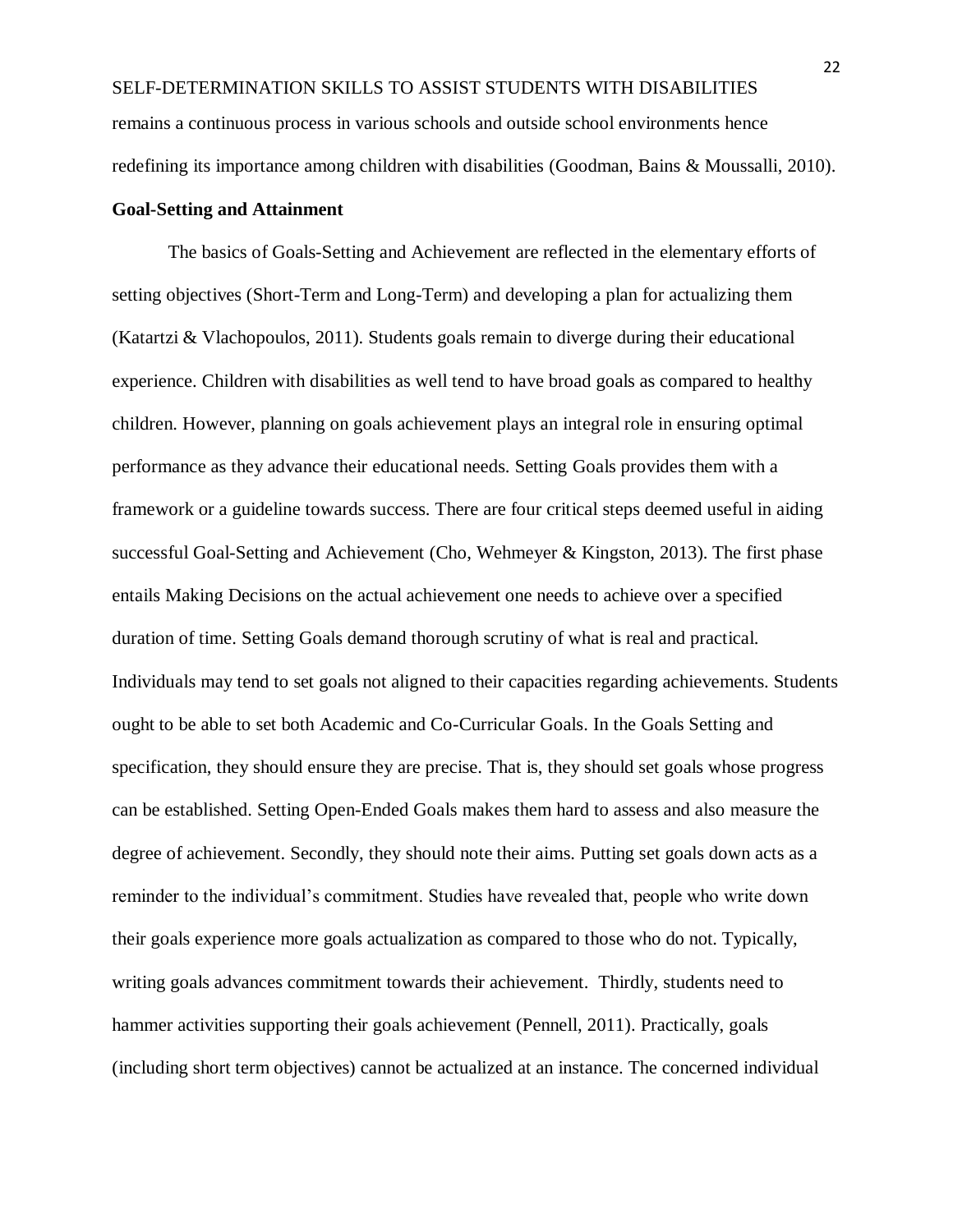has to develop a routine of undertakings aimed at meeting the expected performance or state. Actions supporting goals achievement need to become a daily routine. For instance, students need to develop a framework allowing them to undertake activities supporting their goals daily. The approach ensures consistency and makes achievements a potential reality. Finally, individuals need to establish frequent reviews and re-assessments on set goals. Situations and educational environment may change hence calling for various changes. Students as such ought to be proactive in ensuring their goals are valid through thorough reviews and re-assessments (Pennell, 2011).

### **Self-Advocacy and Leadership Skills**

Self-Advocacy refers to one's ability to defend his/her rights, communicate efficiently and boldly and being with leadership qualities (Ghobary, 2007). Typically, individuals may lack awareness of own rights and particularly children with disabilities. Irrespective of their rights, other parties may tend to manipulate them by their developmental challenges. Being aware of individual's rights is not enough and demands profound communication skills. Self-Advocacy embraces Self-Leadership Abilities as well. Collectively, the skill is vital in ensuring their preferences are communicated and that they receive respect from other individuals. The ability plays an integral role in providing their life activities decision, and preferences are heard irrespective of their developmental challenges. Consequently, acquisition of Self-Advocacy and Leadership Skills ensures that children with disabilities increase the quality of their lives and also enjoy their fundamental rights. Self-Advocacy has a direct relationship with the children's success in school and the community (Pennell, 2011). For an example, children with Self-Advocacy have the ability to communicate their preferences effectively in class. Their communication strengths allow them not only to defend their rights but also exhibit association,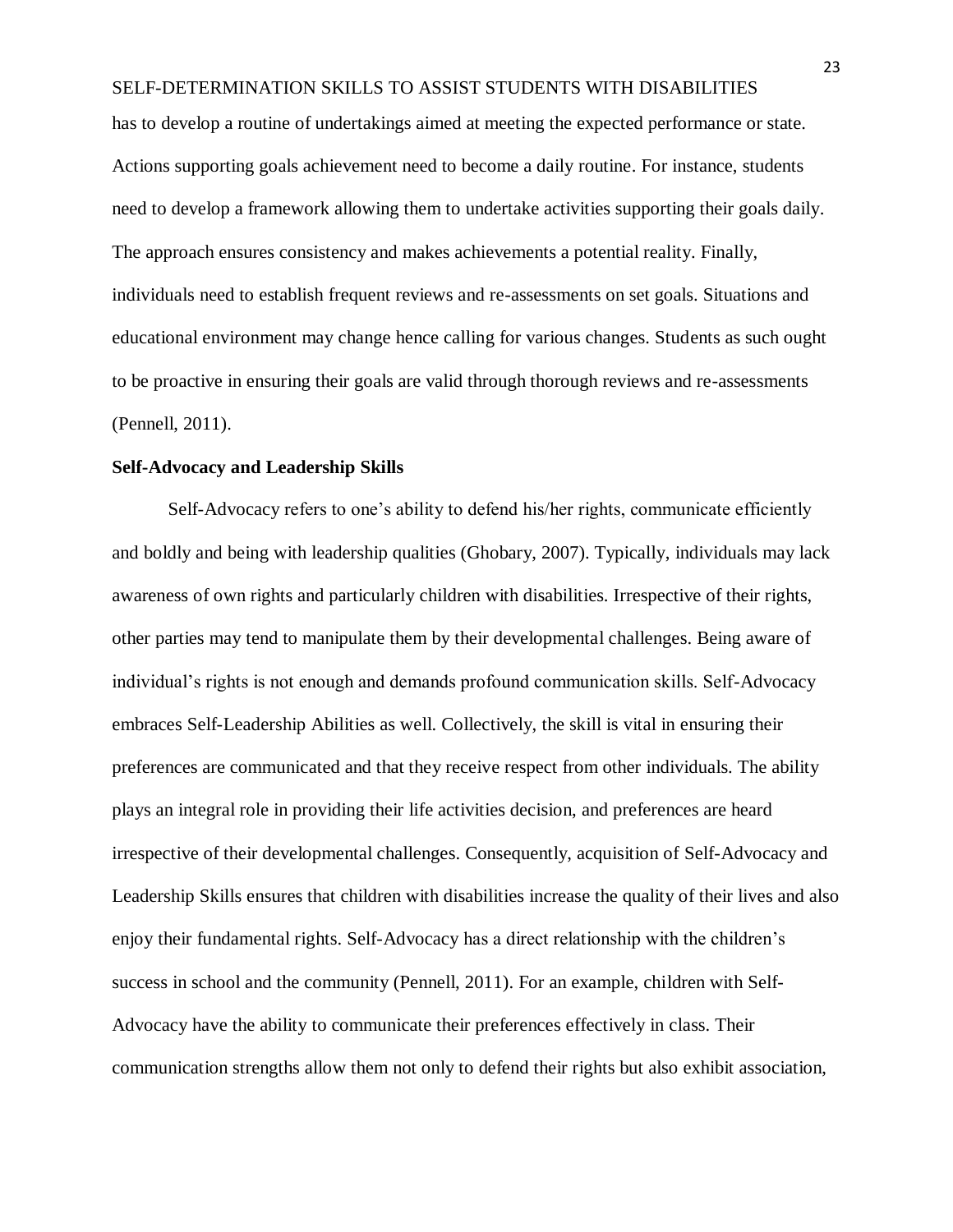SELF-DETERMINATION SKILLS TO ASSIST STUDENTS WITH DISABILITIES interaction, sharing and discussions in school. The skill as such enhances their academic performance. Moreover, it enhances their Co-Curricular Participation hence advancing their overall participation. Such benefits extend to establish their community-based success. Collectively, Self-Advocacy increases their quality of life by promoting their school and community success. On the other hand, leadership skills enhance their dedication in meeting other individuals' needs at school and in the community. The overall skill as such has substantial impacts on their quality of life and aggregate contribution in the school and the community (Pennell, 2011).

#### **Strategies Supporting Self-Advocacy and Leadership Skills**

Teachers and educators play vital roles in enhancing grasp of Self-Advocacy and Leadership Skills among children. Teachers could teach children the differences between assertive and aggressive responses to issues particularly in school (Goodman, Bains & Moussalli, 2010). Their understanding of such matters and particularly on the use of positive approaches such as expression of their rights, permissions, and apologies as more preferred to use of physical efforts increases their Self-Advocacy. Again, they could train on the importance of the preferred behavior as compared to the undesirable as a strategic approach to discouraging use of aggressive methods when situations arise in school. Moreover, they could advocate for leadership skills such as seeking clarification from teachers and also parents. Teachers can as well introduce Self-Advocacy curriculum in classes. Making the concept part of school curricula enhances its training through school-based support efforts. Teachers could as well initiate mentoring programs by matching young adults with same challenges as children to guide and practice Self-Advocacy and Leadership Skills. The efforts ensure one-on-one training hence improving skill training. Teachers could as well implement elementary efforts such as training on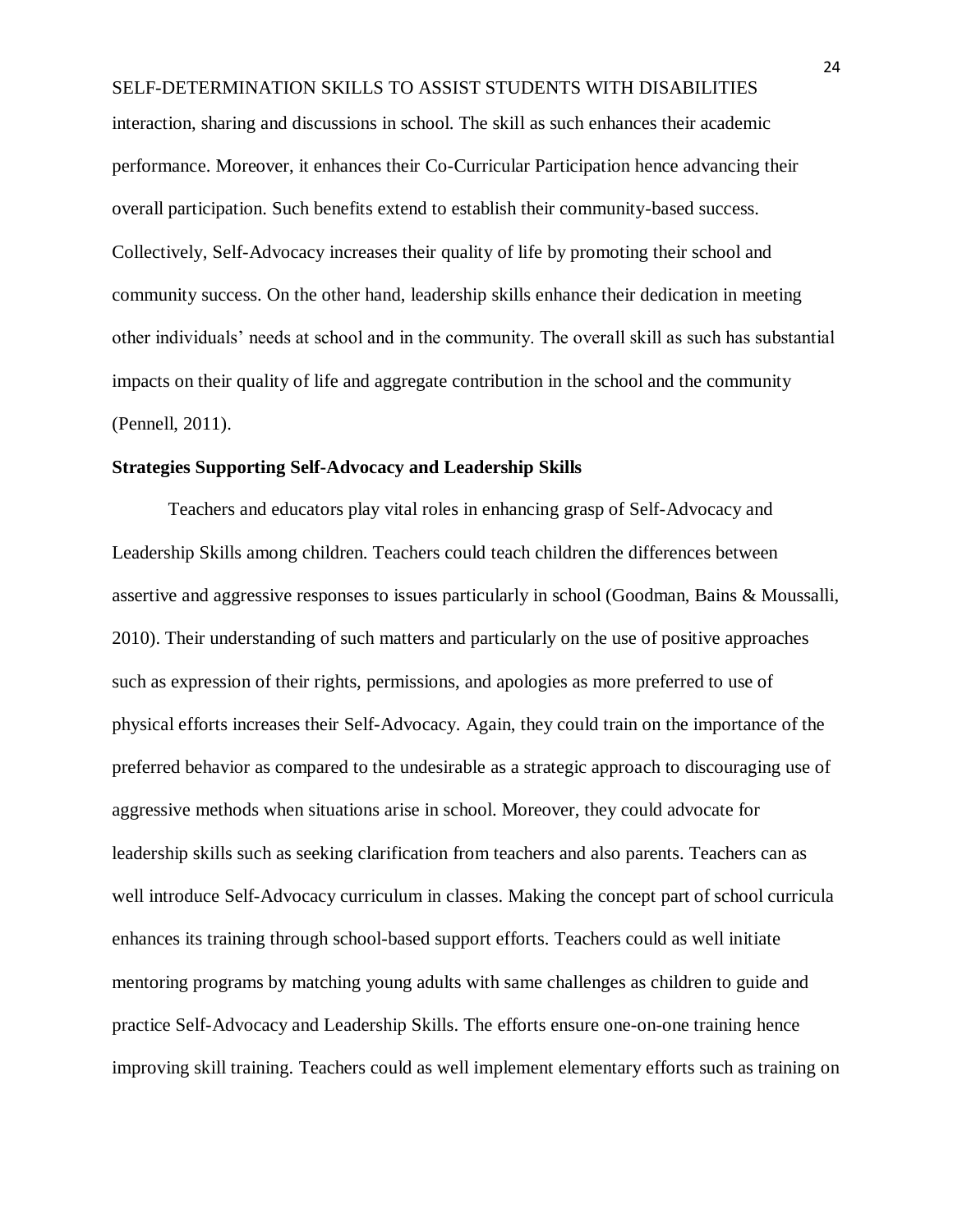the adverse effects of using conventional aggressive activities such as bullying (Katartzi  $\&$ Vlachopoulos, 2011). Eventually, children will understand the importance of individual measures and embrace them. In a different dimension, they could encourage participation in discussion regarding the use of acquired Self-Advocacy and Leadership Skills. Debates are most common interaction which motivates students' dedication towards learning desirable skills. Additionally, supporting participation in Co-Curricular Activities such a drama clubs and participating in IEP meetings. Eventually, continued practice and training improve the skill's grasp among children with disabilities hence increasing their quality of life and contribution to the society (Katartzi & Vlachopoulos, 2011).

## **Self-Management and Self-Regulation Skills**

Self-Management and Self-Regulation are vital elements in enhancing individual's reinforcement scheduling directing Self-Behavior through the use of key learning program line Self-Instruction (Ghobary, 2007). "Self-Determination" typically entails an individual using his/her strengths to overcome respective weaknesses and influence positive behavior. In a similar manner, developing Self-Management And Regulatory skills enhance behavior among students. Technically, Self-Management And Self-Regulation increases students' behavior and consequently influencing their performance in schools. Children with Self-Management Skills record high academic performance, outstanding participation, and class involvement. The impacts are also present in the community and workplaces. Well behaved employees in a similar manner exhibit high productivity and ethical behavior. Collectively, Self-Management and Self-Regulation Skills remain vital in school and the social life (Ghobary, 2007). Due to its importance and practical application from childhood to adulthood, educators ought to heavily invest in its training and coaching from early stages of development. In a different manner, Self-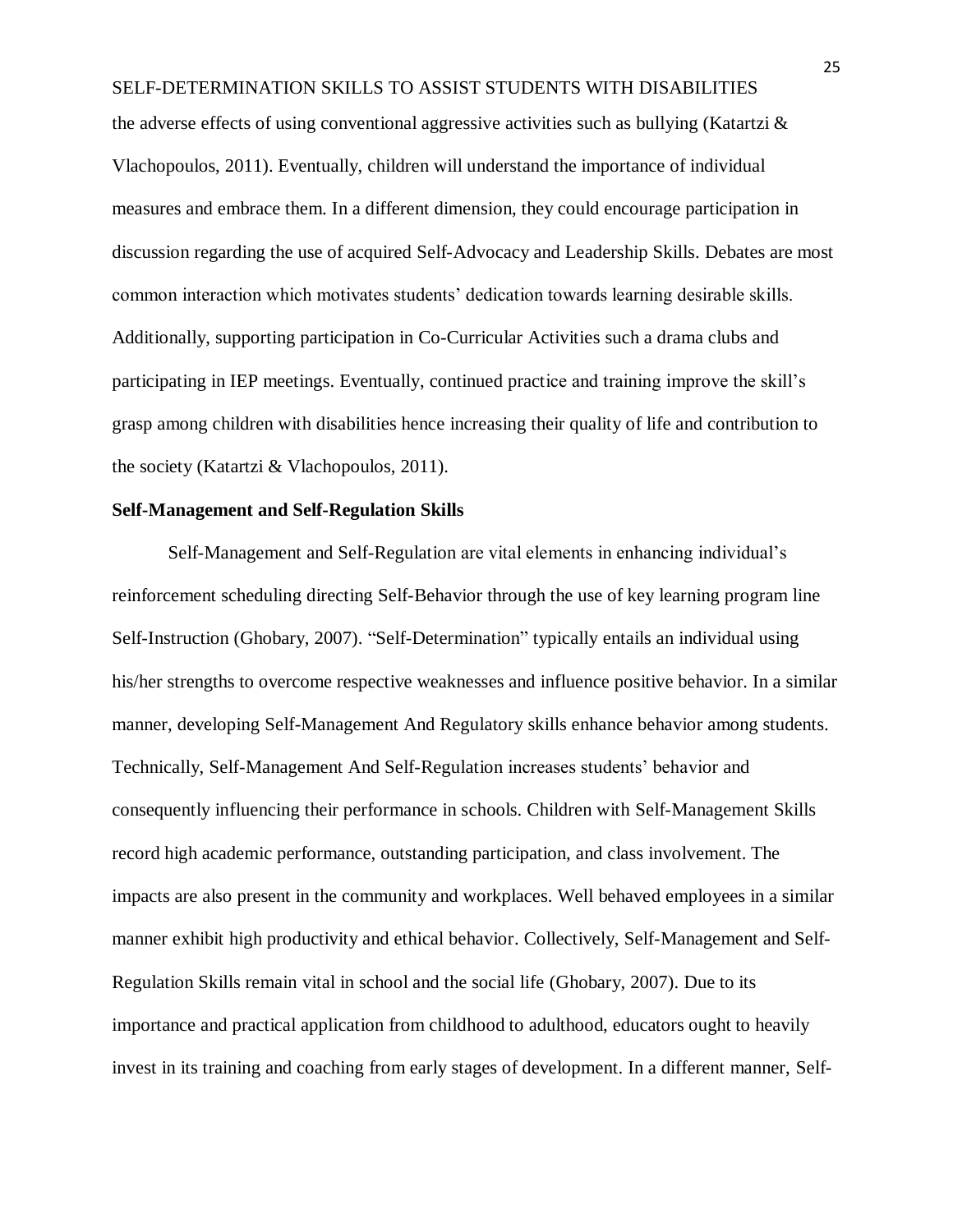Management incorporates the element of Self-Monitoring (Pennell, 2011). The skill is vital in enhancing goals achievement. Self-Monitoring is as well an essential tool in improving Goals Setting and Achievement. Individuals utilize the skill to gauge their potentials, identify weaknesses and implement necessary behavior favoring goals actualization. Typically, Self-Monitoring acts as a basis for Self-Evaluation and consequently sets a firm foundation for all "Self-Determinations" aspects. As such, parents, families, and educators need to focus on enhancing the skills grasp among their children and students (Pennell, 2011).

#### **Strategies Supporting Self-Management and Self-Regulation Skills**

Primarily, teachers could enhance Self-Management Skills by encouraging their students to make cartoon drawings with both favorable and unfavorable behaviors (Cho, Wehmeyer & Kingston, 2013). The students will be able to understand and distinguish positive from negative reactions. The efforts will typically discourage the practice of undesirable behaviors and advocate for positive behaviors. Since the students make the drawings themselves, their psychology, mentality, and behavior will improve with time. Teachers could as well educate and train on Self-Management And Self-Regulation through behavior monitoring sheets. The sheets record practices at different or at all-time in school. Moreover, teachers could teach on Self-Regulation through the practice of mentored behavior. They could instruct students to behave in similar manners to their preferred social models for example teachers or other known persons with exemplary behavior (Cho, Wehmeyer & Kingston, 2013). Teachers could teach Self-Management and Self-Regulation through implicit assumption on the traits children would 'love' their best friends possess. Typically, children would love to have their best friend possessing desirable characteristics hence providing a model of a Self-Managed individual with positive traits (Goodman, Bains & Moussalli, 2010). Their responses could then be used to develop the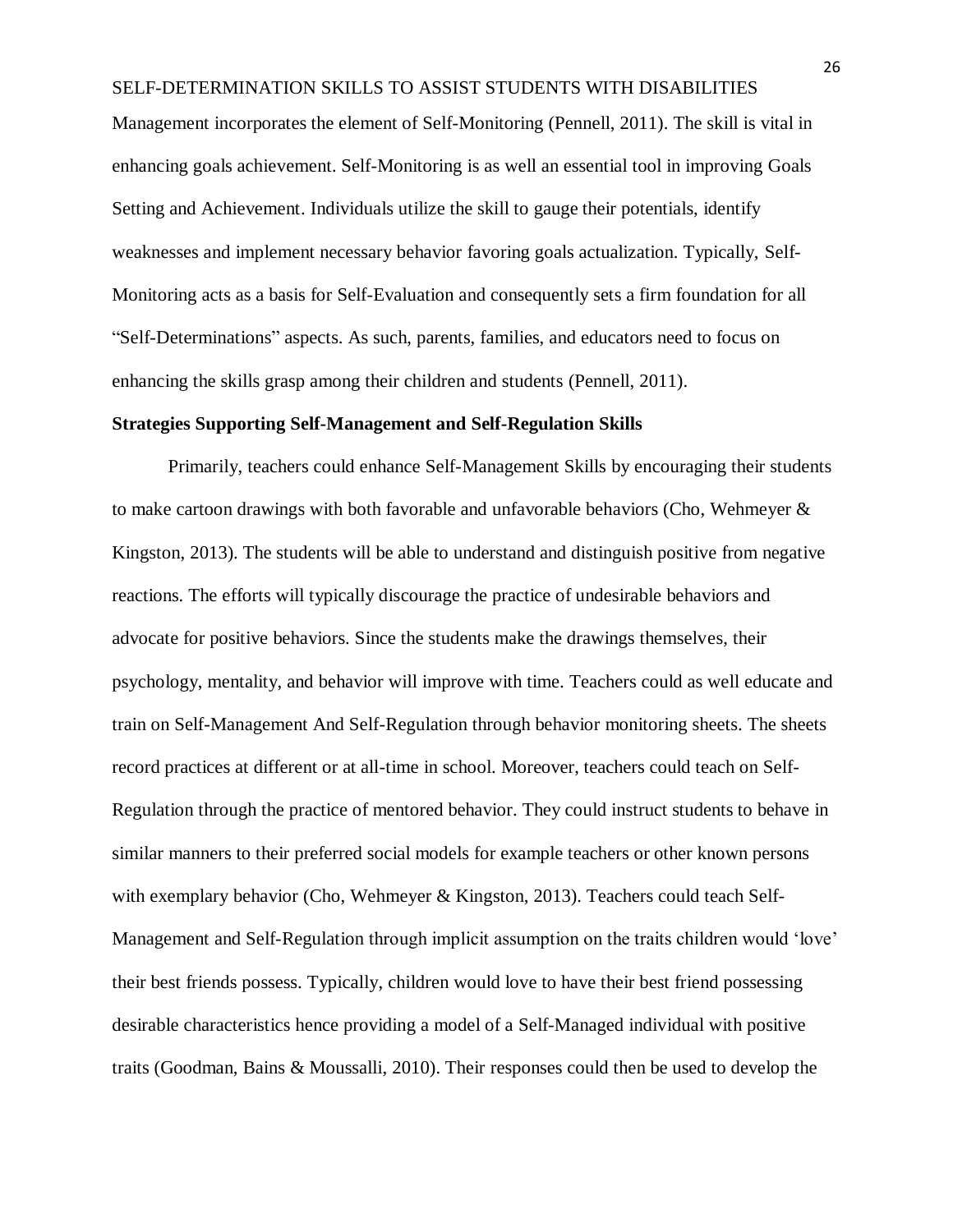comparative model as the standard measure of behavioral attributes. The model could then be utilized to detect their (children) deviations and acts as a guide towards the practice of desirable traits. Collectively, the desirable characteristics may be challenging depending on the children developmental behaviors. However, utilization of a standard reference model or behavior increases acquisition of positive behaviors evident within or outside the school environment (Goodman, Bains & Moussalli, 2010).

#### **Self-Knowledge and Self-Awareness Skills**

Self-Awareness is a critical tool in enhancing "Self-Determination" since it involves own realization of strengths, potentials, and weaknesses (Ghobary, 2007). It establishes to the degree to which people with disabilities comprehend their health and mental state, abilities, and respective shortcomings. Collectively, it is vital in ascertaining Self-Esteem for children and adults. Self-Awareness Acts As A Self-Determination weapon since the skill enhances intrinsic motivation, dedication, and Self-Understanding. Moreover, upon Self-Knowledge and Self-Awareness, they could use gained knowledge to improve their behaviors and experiences. The skills as well enhance their secondary skills such as communication and responses to insult, emotions, and overall interactions with other people. The skill as well plays an important in improving Problem-Solving Skills as they arise in school or the society (Ghobary, 2007).

#### **Strategies Supporting Self-Knowledge and Self-Awareness Skills**

Self-Knowledge and Self-Awareness are an essential and as such demand for students' vast involvement in realizing their deep-set strengths and potentials (Katartzi & Vlachopoulos, 2011). As such, educators need to foster their Self-Scrutiny as they focus on recognizing the. Teachers could request students to write down their strengths and weaknesses. The approach increases their Self-Understanding and brings to the teacher's and own understanding of their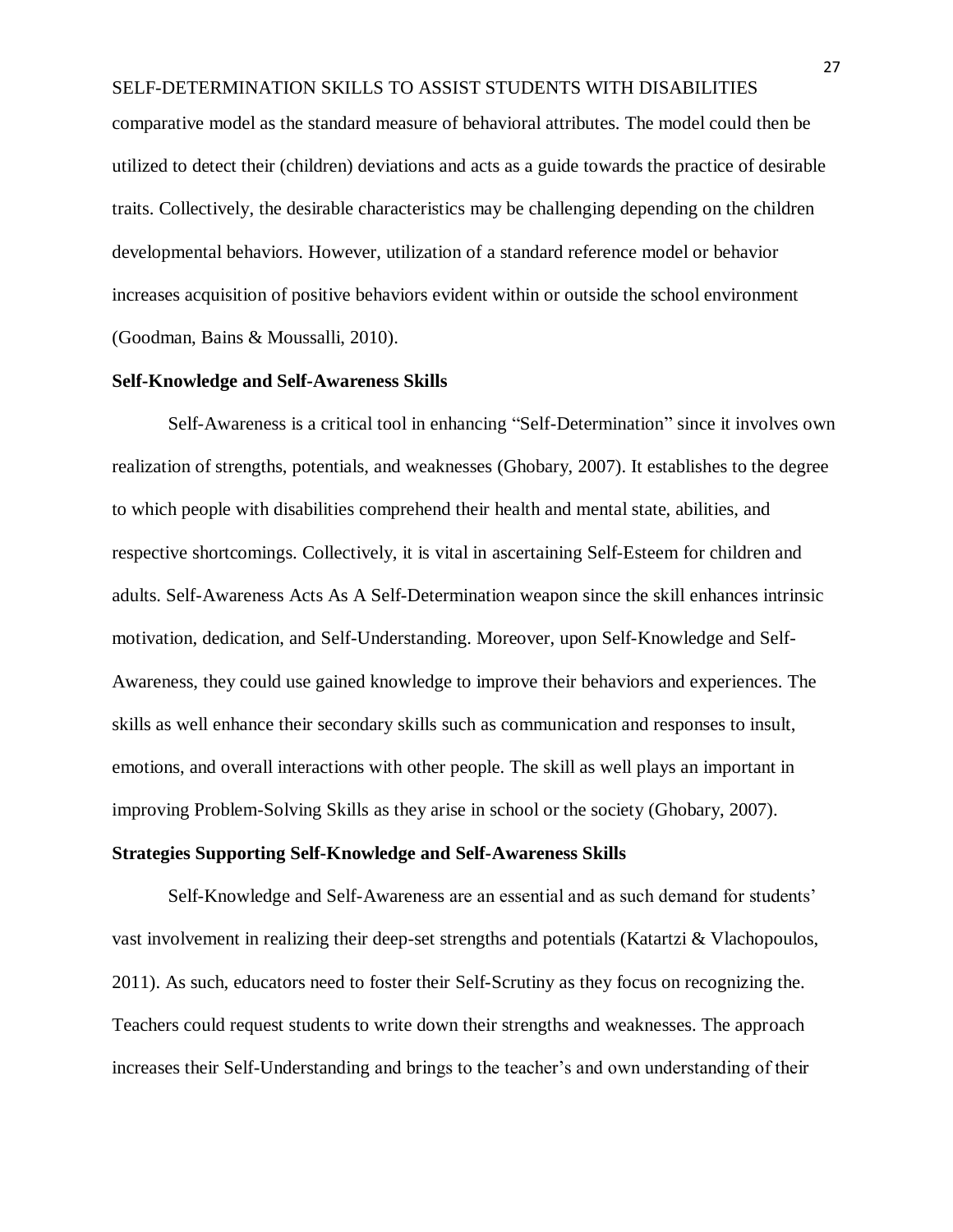potentials. Individuals listing down ascertained abilities reflect their knowledge of their hidden strength and weaknesses. Upon listing them, the teacher could use the list to enhance their personal strengths and limit their weaknesses by using their hidden potentials. Again, the list could be used to make a list of Self-Motivation of "cans and cant's", "likes and dislikes" and also posters of the same information. Preparing charts and portraits of own strengths like and dislikes enhance their practical skill development and Self-Realization. Educators could as well provide students with real life scenarios demanding exposition of Self-Strengths and Weaknesses (Goodman, Bains & Moussalli, 2010). They can use the model to request the students to discuss how they would respond to such challenges. Their response is critical in identifying their strengths, weaknesses, and potential abilities. Moreover, the scenarios could be used to show how people may be different in handling the same challenge. Teachers could optimize the teachings by emphasizing on personality traits. Education students on realizing their strengths and potentials by providing them with a common problem are useful in identifying their essential awareness skills. Teachers could as well enhance their Self-Awareness by emphasizing on their confidence on positive traits identified and insinuated by other people (Goodman, Bains & Moussalli, 2010). Additionally, educators can host One-On-One Discussions with children with students and parents and highlight on their strengths and weaknesses. The approach ensures both parents and teachers are aware of the children Self-Knowledge and Self-Awareness. Recognizing and motivating overcoming weaknesses could as well increase their awareness and knowledge base of individual traits (Korinek & Defur, 2016). Extrinsic motivation approaches include reflecting and discussion on famous people with similar developmental challenges who overcame highlighted challenges. In a different dimension, teachers could use personality questionnaires to assess students' strengths and weaknesses.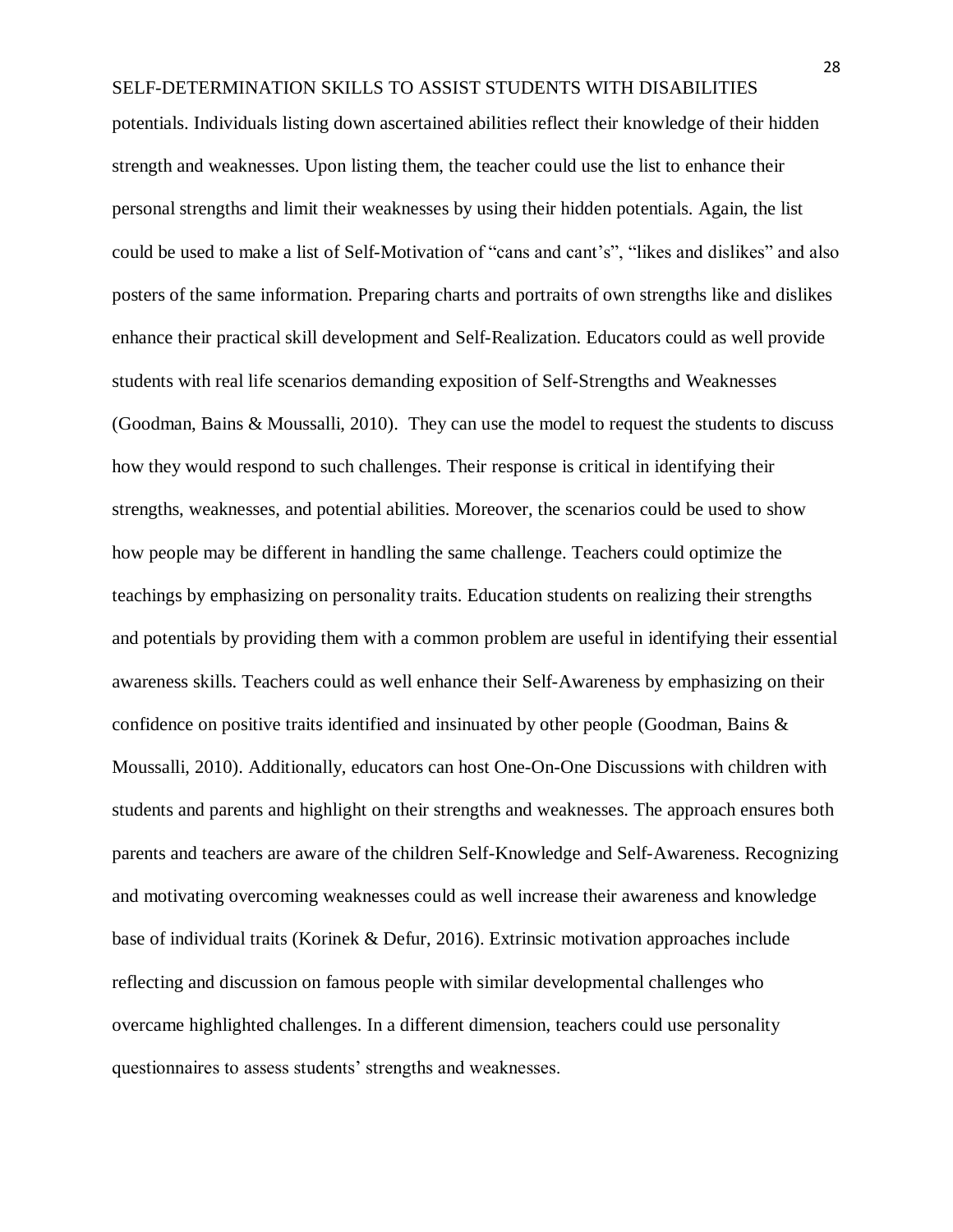Moreover, they could propose and implement curriculum programs aimed at enhancing students' awareness on their personalities. Teachers could as well use case studies to teach and coach on personality traits (Korinek & Defur, 2016).

## **Lesson Creation for Teaching Self-Determination**

Creating a lesson in teaching "Self-Determination" remains an important element since the delivery undertaking plays a significant role in influencing class objectives attainment (Ghobary, 2007). First, the teacher ought to stipulate key lesson objectives regarding "Self-Determination". Goals Ought to reflect desirable outcomes such as attaining Choice-Making Skills. Notably, the goals ought to be precise and timely i.e. attainable within the lesson speculated duration. The teacher should as well have a framework of how various "Self-Determination Skills" will be taught during the lesson. Upon full preparation and planning, the lesson ought to start with an introduction to the study topic (Self-Determination). The opening part ought to take considerable duration to ensure the children understand important objectives which need to be achieved (Ghobary, 2007). Thirdly, the teacher trains on the first element or segment(s) of the topic. The teaching efforts ought to ensure optimal class participation which is also evident in the fourth step. Teaching embarks on the main requirements for instance on Choice-Making Skills. Fourth, the teacher should initiate class participation by asking children question concerning the topic. Use of examples before asking increases their familiarity with the skill being taught (Cho, Wehmeyer & Kingston, 2013). Fifth, teacher ought to inseminate test observations and questions to measure the degree to which students have gained the taught skill. Oral presentation and individual tests are common and useful in assessing objectives' attainment at the end of the lesson. The teacher can choose to provide the results of the tests immediately or in the next lesson. However, the oral presentation gives general lesson achievements.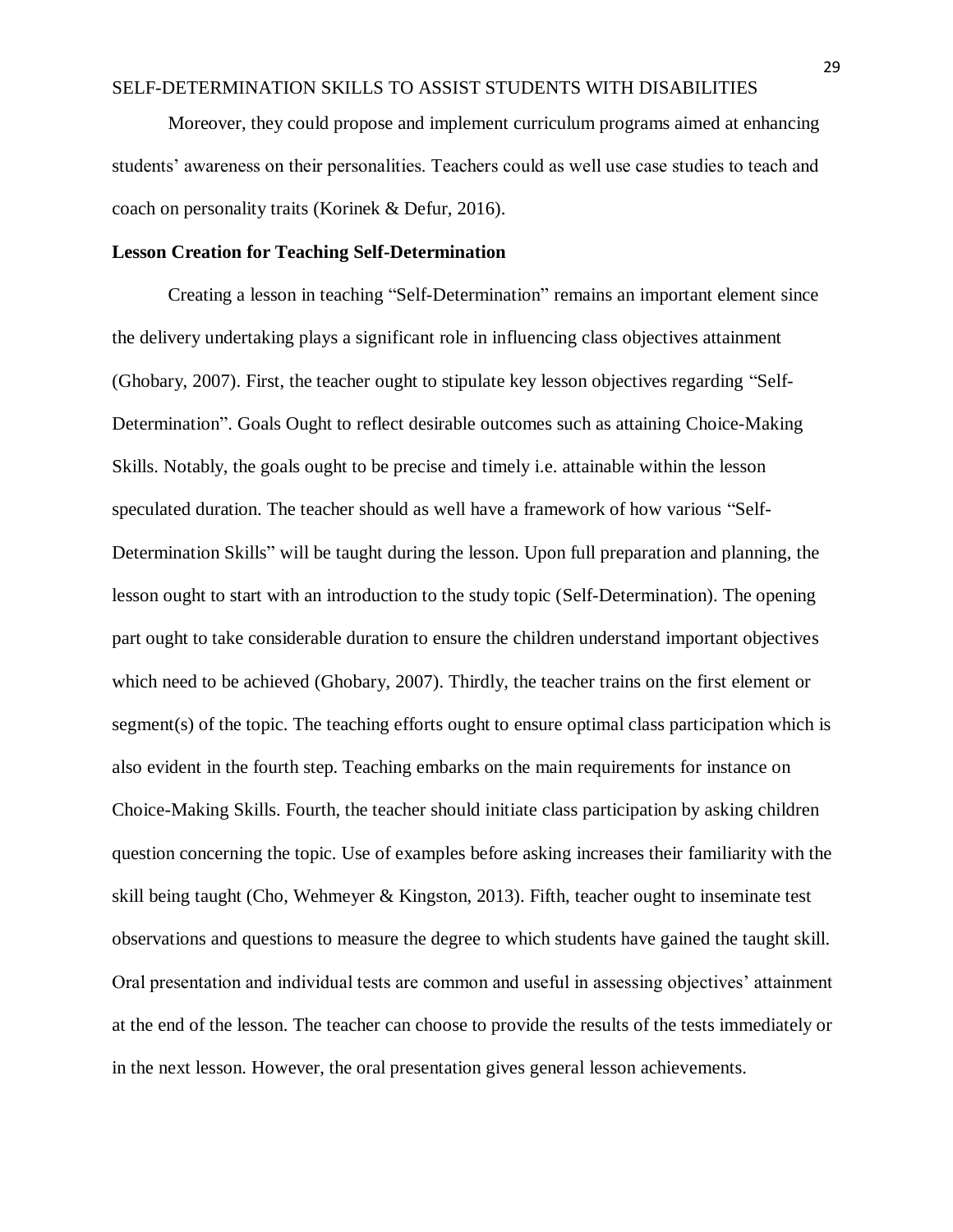Finally, the teacher should reintroduce in a summary form the class topics. He/she should as well highlight essential elements learned and advocate for continuous utilization of the taught skill. The task could be accompanied by case referrals for further studies. Typically, lesson planning and insemination for "Self-Determination" in a class of children with disabilities involves optimal interaction between the teacher and the students. The provision allows one-onone association in teaching and learning new skills (Goodman, Bains & Moussalli, 2010). The lessons are practical oriented and demand student practice of learned skills. Again, skill learning, unlike theoretical classes, needs practice with students requiring opportunities to exercise skills and get chances to raise questions and clarifications. Moreover, due care, diligence, and attention ought to be observed to optimize content delivery (Goodman, Bains & Moussalli, 2010).

#### **Access to General Education**

Development of the curriculum has entailed educational needs for children with disabilities (Korinek & Defur, 2016). Various programs have been established to enhance continued support for special needs from early childhood stages to high schools and universities. The curriculum, for instance, has specifically influenced its content to include special education for developmentally challenged children. The curriculums assessment profile component plays a vital role in assisting teachers to identify children with special needs. The approach has increased the level of identification of children with communication and education-related needs (Lee, Wehmeyer, Palmer, Soukup, & Little, 2008)). Again, the curriculum provides teaching of life skills as an essential element. The provision enhances the teaching of "Self-Determination Skills" throughout the curriculum hence supporting the specific educational needs of children with disabilities. Moreover, the establishment of functional education facilities has improved delivery of general education to students with special needs. Today, the state has approved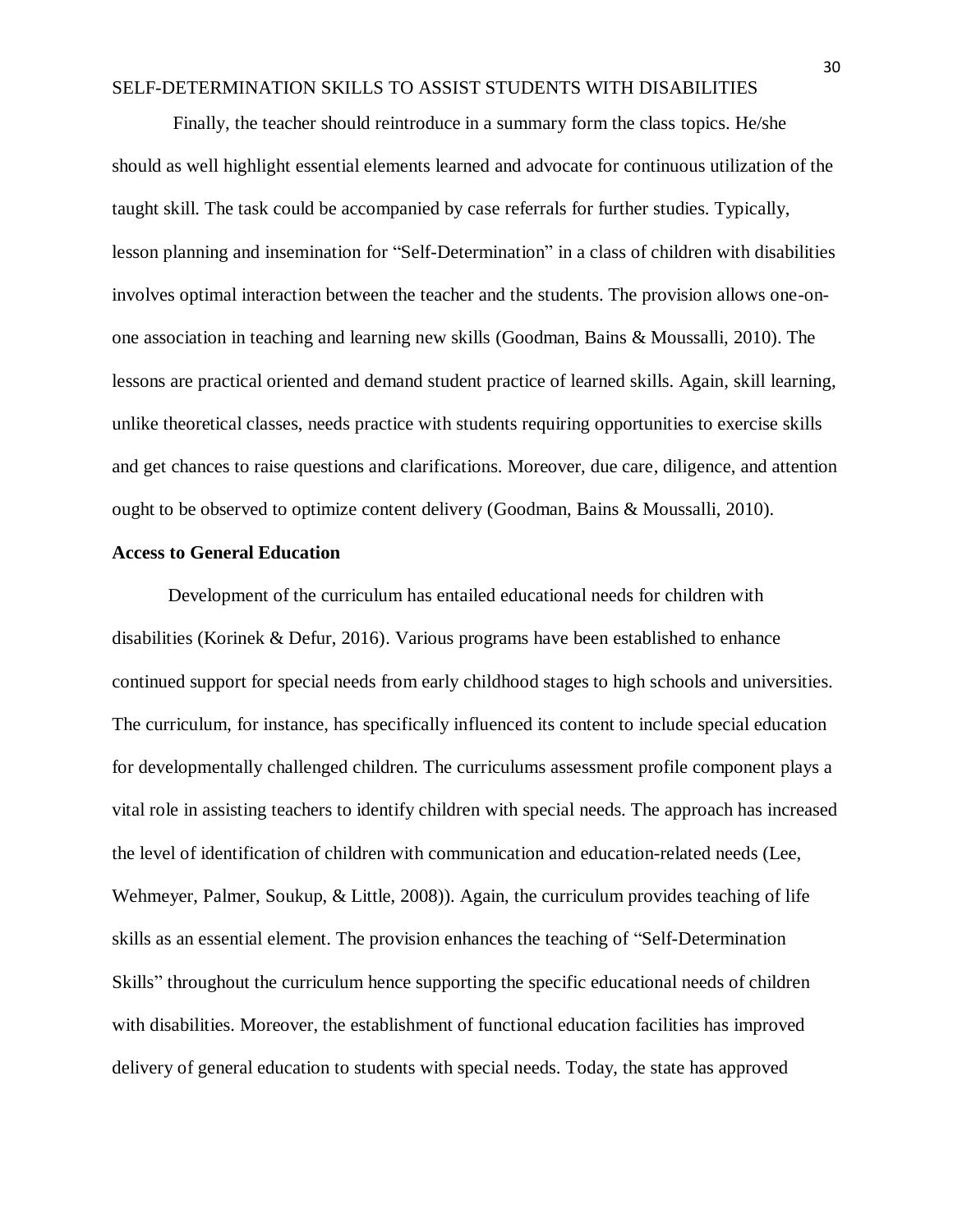construction of institutions for people with disabilities (Korinek & Defur, 2016). Such undertakings ensure such challenged children (members of the society) have affordable access to general education. Granting and sponsoring such programs in a similar manner has increased their efficacy in delivering educational services to the entire community. On the other hand, notfor-profit organizations have contributed significantly to the advancement of educational services delivery globally. They have as well played an integral role in advocating for educational rights for people with disabilities (Lee et al., 2016).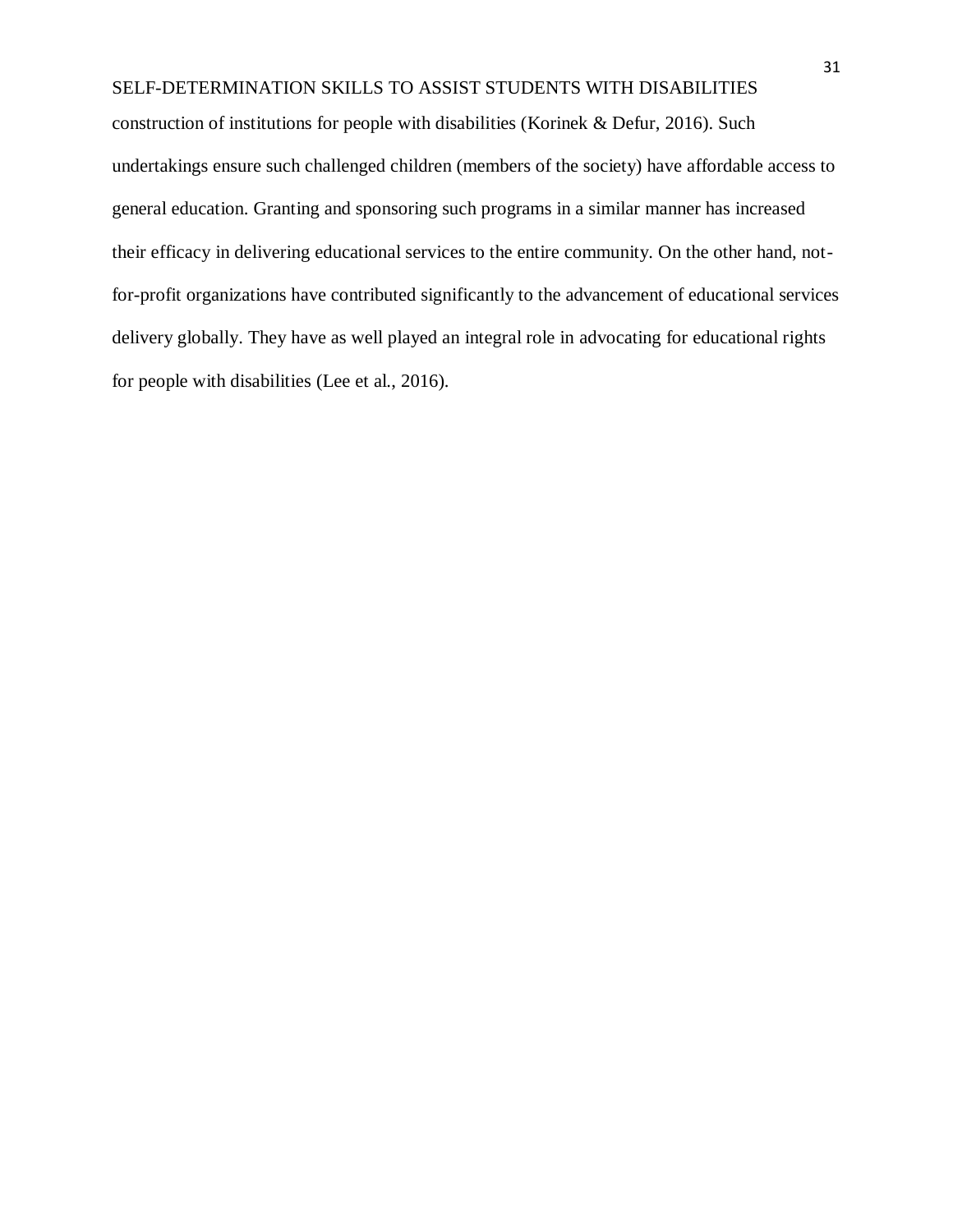- Cho, H., Wehmeyer, M., & Kingston, N. (2013). Factors That Predict Elementary Educators' Perceptions And Practice In Teaching Self-Determination. *Psychol. Schs. Psychology in the Schools, 50*(8), 770-780. doi:10.1002/pits.21707
- Ghobary, B. B. (2007). Teaching Academic Content To Students With Significant Cognitive Disabilities: Going Beyond Developmental Curriculum Model And Functional Skills. *PsycCRITIQUES, 52*(10). doi:10.1037/a0006551
- Goodman, G., Bains, L., & Moussalli, M. (2010). IEP Workboxes: An Intervention For Increasing The Cognitive Development Of Preschool Students With Disabilities. *Intervention in School and Clinic, 46*(4), 251-256. doi:10.1177/1053451210389037
- Hurley, J. (2010). Promoting Self-Determination In Students With Developmental Disabilities. *Intellectual and Developmental Disabilities, 48*(2), 163-164. doi:10.1352/1934-9556- 48.2.163
- Katartzi, E. S., & Vlachopoulos, S. P. (2011). Motivating Children With Developmental Coordination Disorder In School Physical Education: The Self-Determination Theory Approach. *Research in Developmental Disabilities, 32*(6), 2674-2682. doi: 10.1016/j.ridd.2011.06.005
- Korinek, L., & Defur, S. H. (2016). Supporting Student Self-Regulation To Access The General Education Curriculum. *Teaching Exceptional Children, 48*(5), 232-242. doi:10.1177/0040059915626134
- Lee, S., Wehmeyer, M. L., Palmer, S. B., Soukup, J. H., & Little, T. D. (2008). Self-Determination And Access To The General Education Curriculum. *The Journal of Special Education, 42*(2), 91-107. doi:10.1177/0022466907312354

Pennell, R. L. (2011). Self Determination And Self-Advocacy: Shifting The Power. *Journal of*